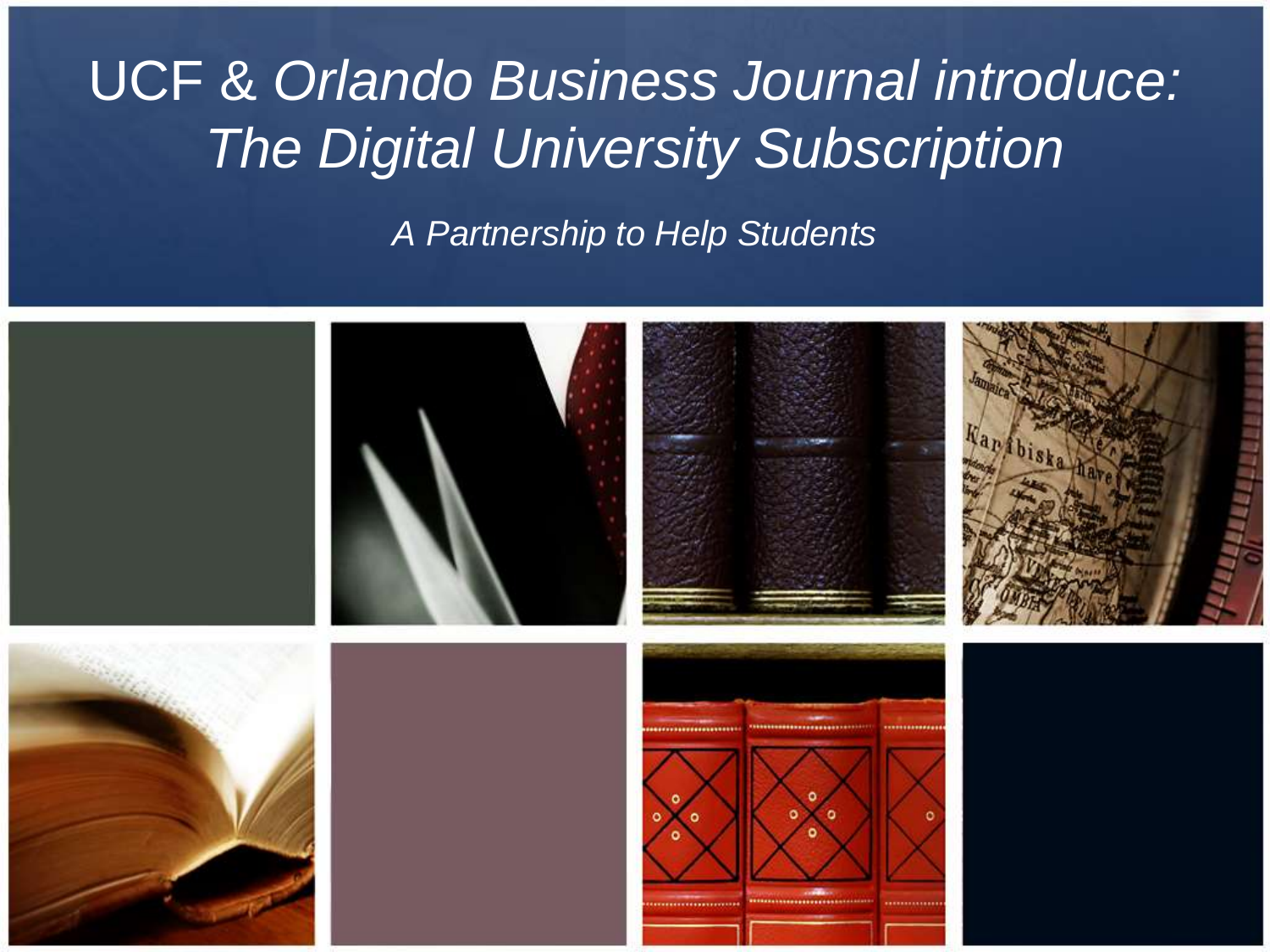### **Quote**

**When we interview prospective employees we always ask if they read the Business Journal. If the answer is no, then they are eliminated.**

**- June DePonte, Nextel**

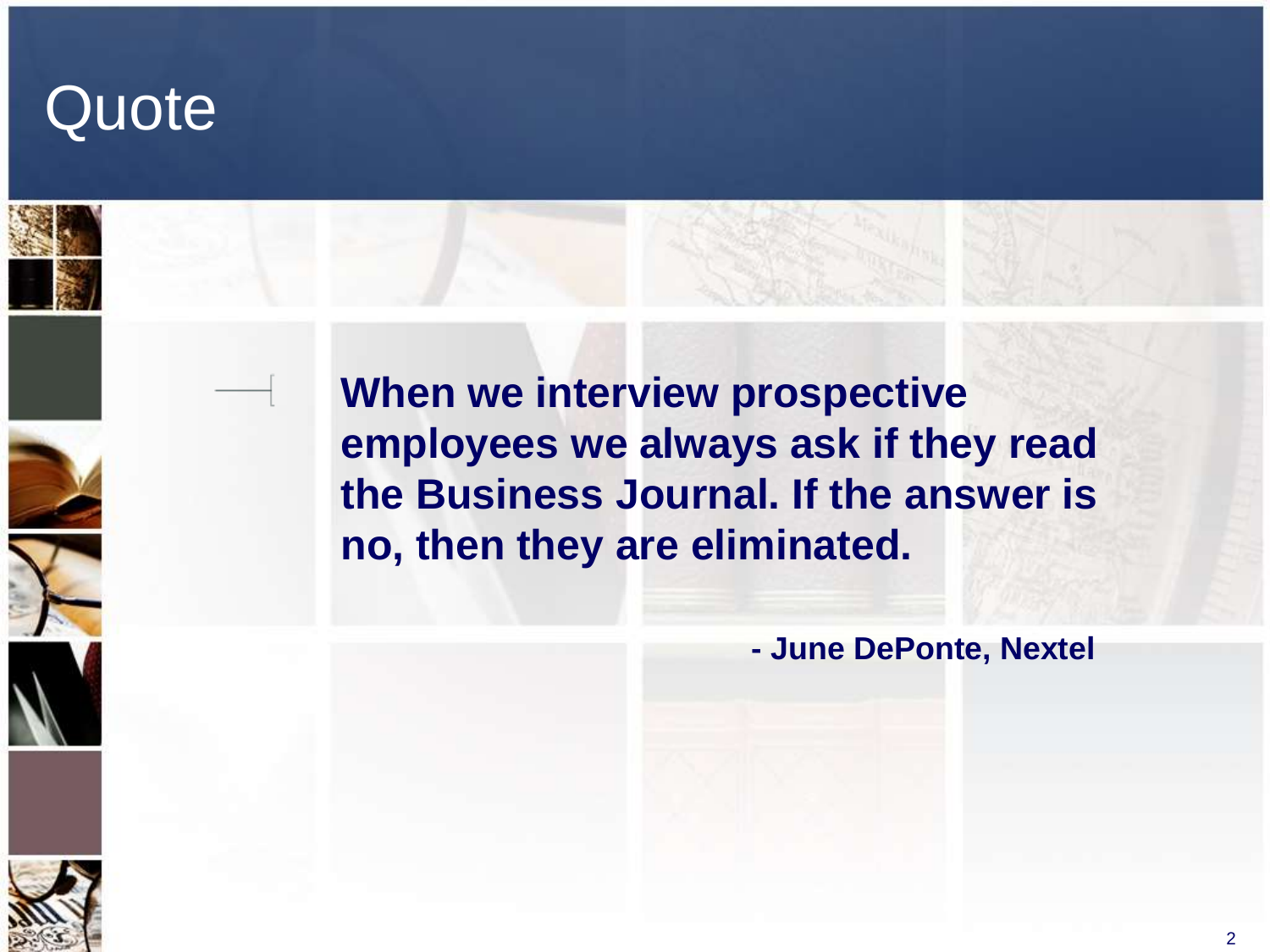# Journalism That Can Help!



- Need a career-path?
- Desire a competitive edge?
- Want a reliable new research tool?
- Need a good job?

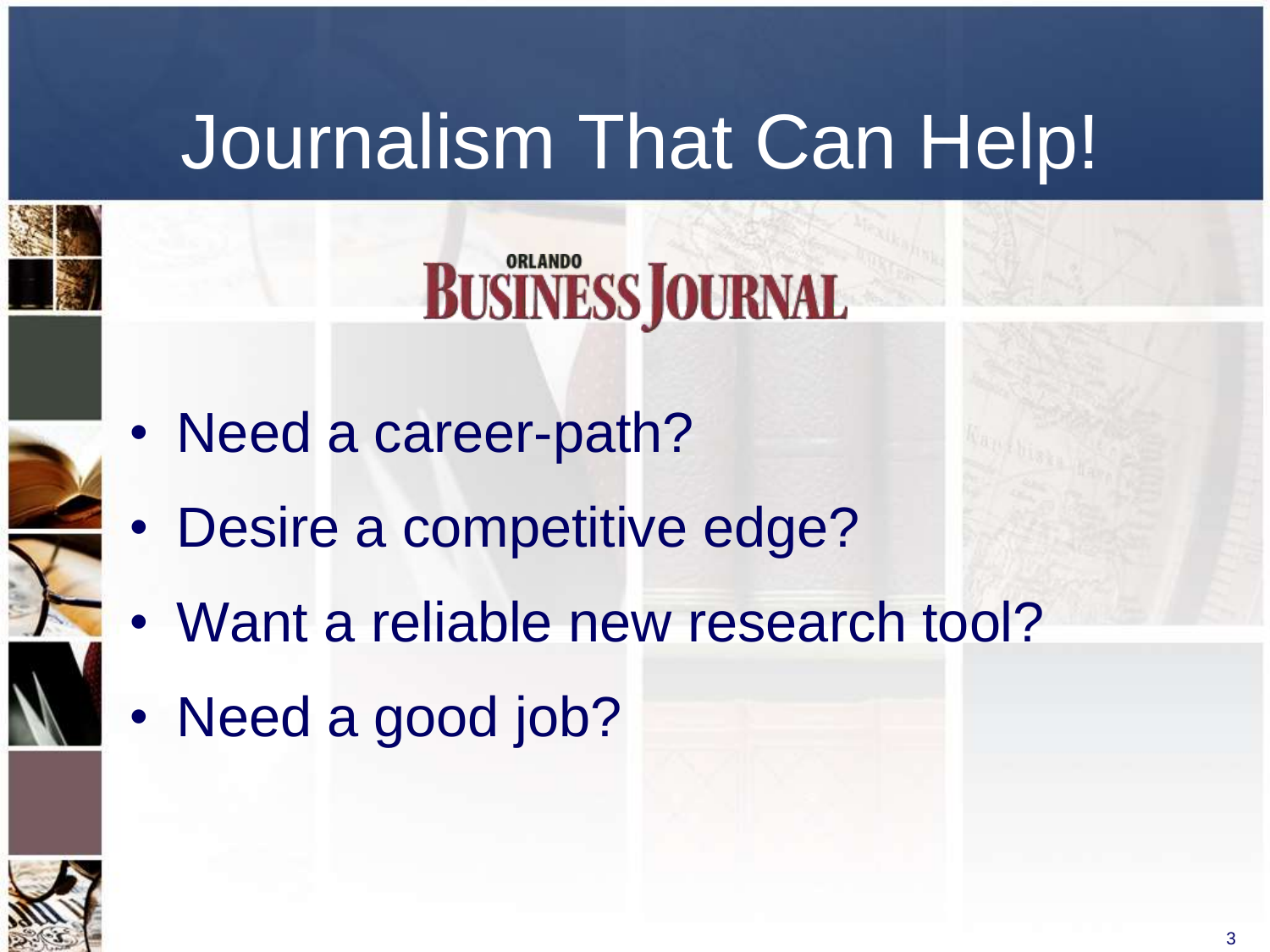### MYUCF Digital Student Subscription

**BUSINESS JOURNAL** 

&

*AmericanCity*<br>**BusinessJournals** 







– American City Business Journals is the nation's largest publisher of metropolitan business newspapers, owning papers in 40 U.S. cities.

**Stands For Opportunity®** 

**UCF** 

- Over 3.5 million subscribers companywide.
- 77% of Business Journal subscribers have graduated from college, and 42% have a graduate degree.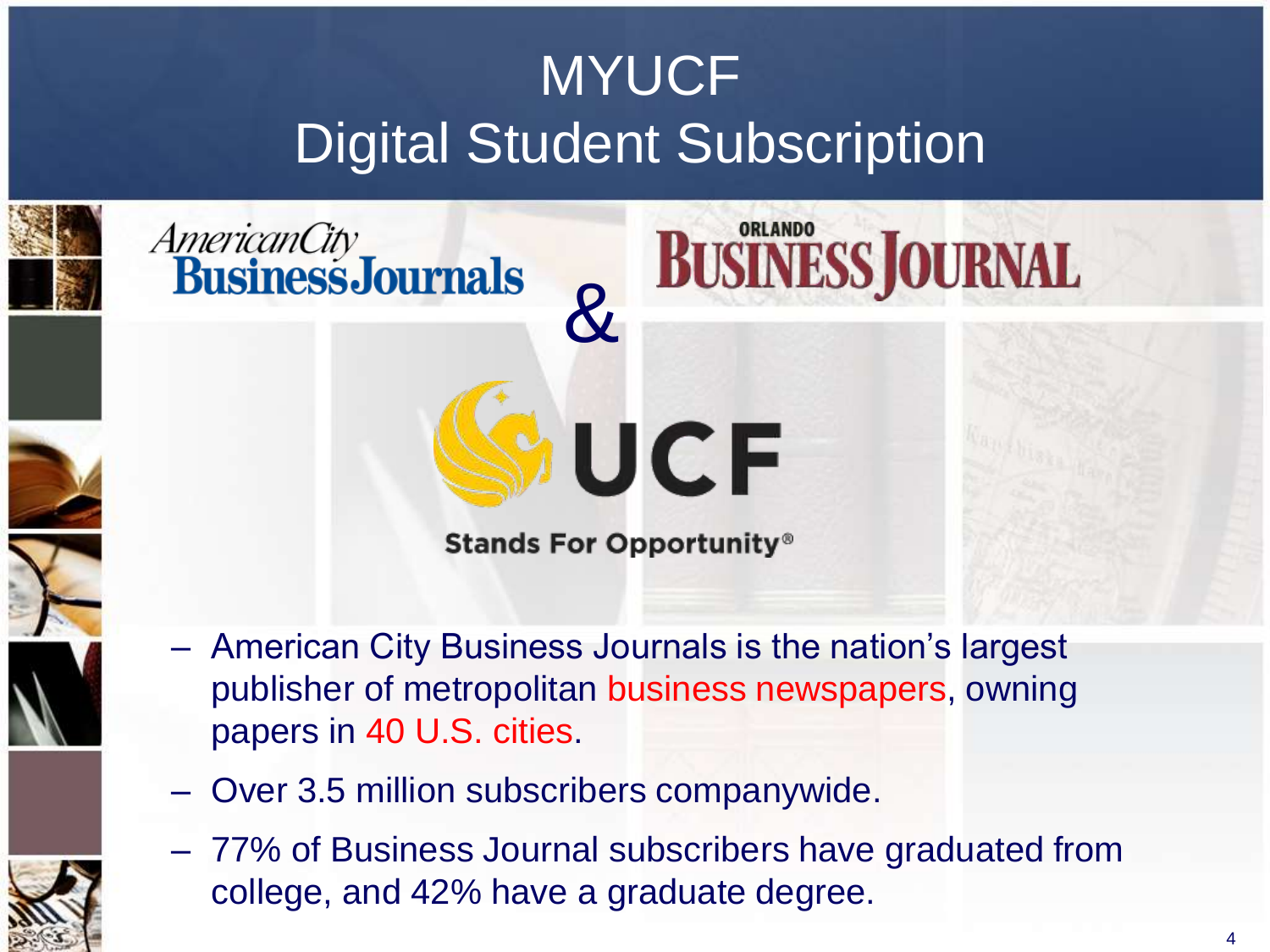### 40 Local Business Journals

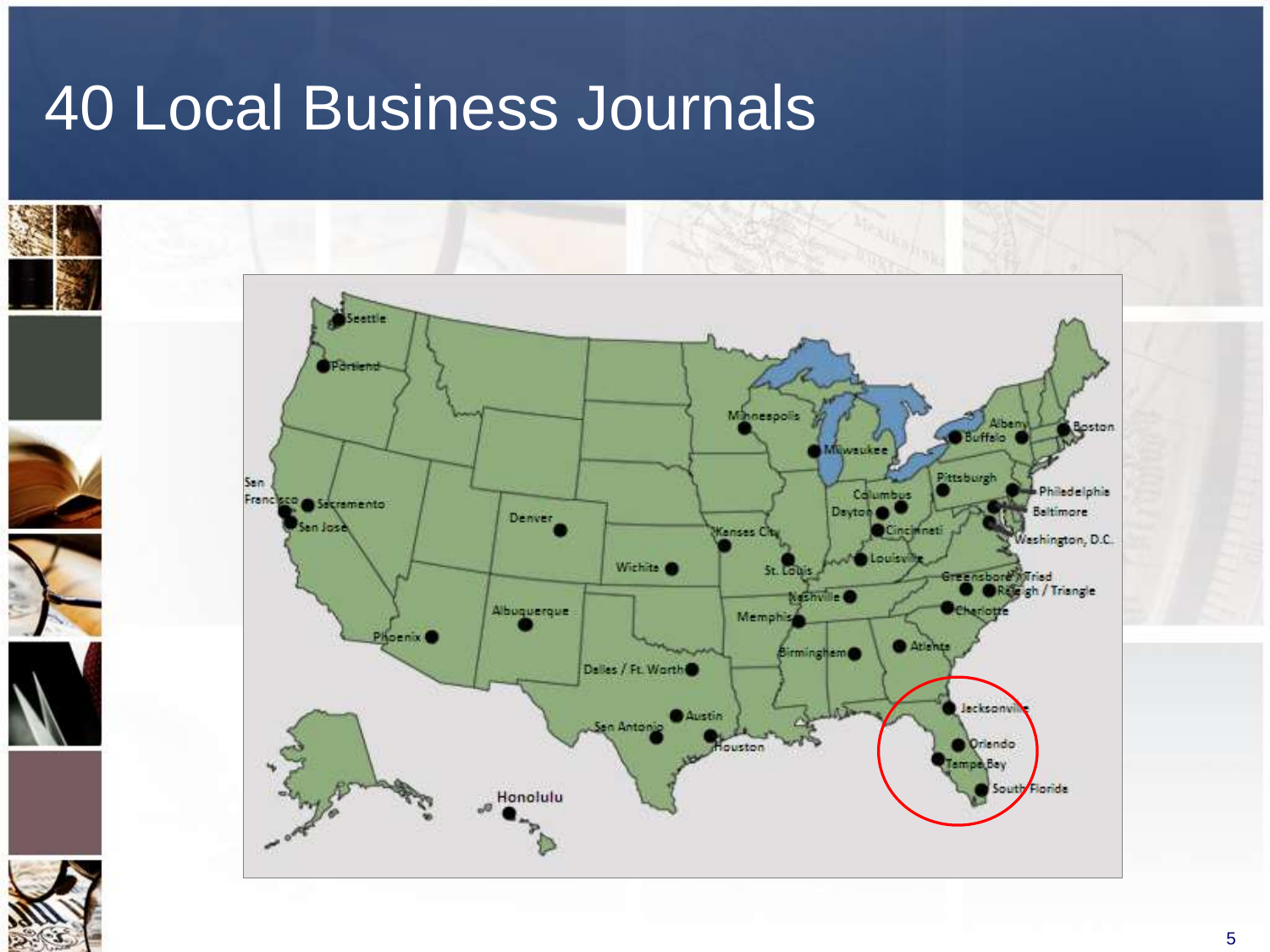### How can we help you?





- *Orlando Business Journal* is a weekly publication dedicated solely to business news.
- OBJ contains job leads, research archives and industry news.
- 77% of OBJ readers hold top & middle management positions in the Central Florida area – get in front of decision makers!
- OBJ is proprietary information: subscribers-only advantages
	- Competitive edge exclusive Digital University Program

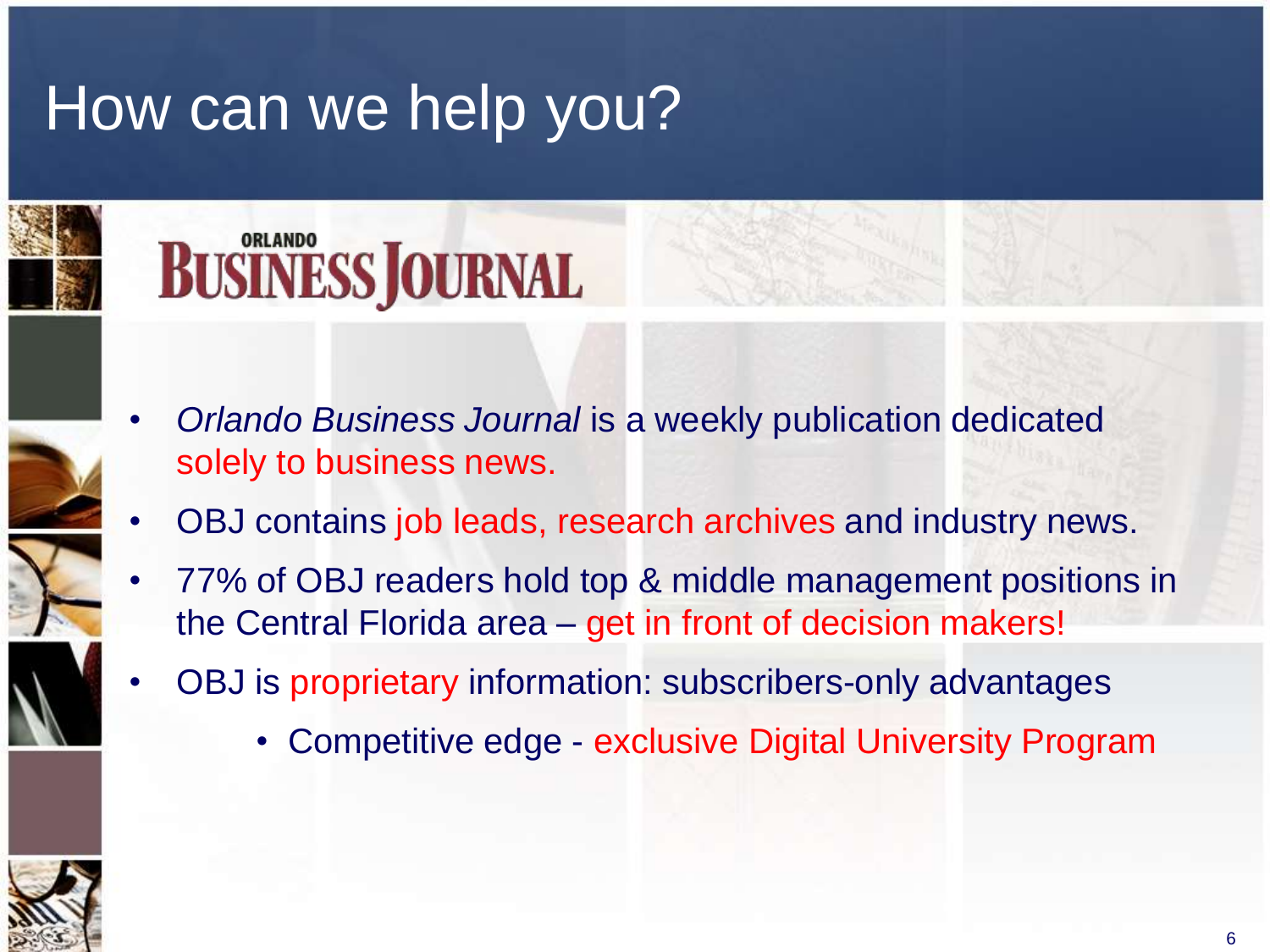### **OBJ Research Capabilities**



– Expand your research across 40 markets

– Search 10+ years of online business archives

– Access proprietary information: Google is for Dummies



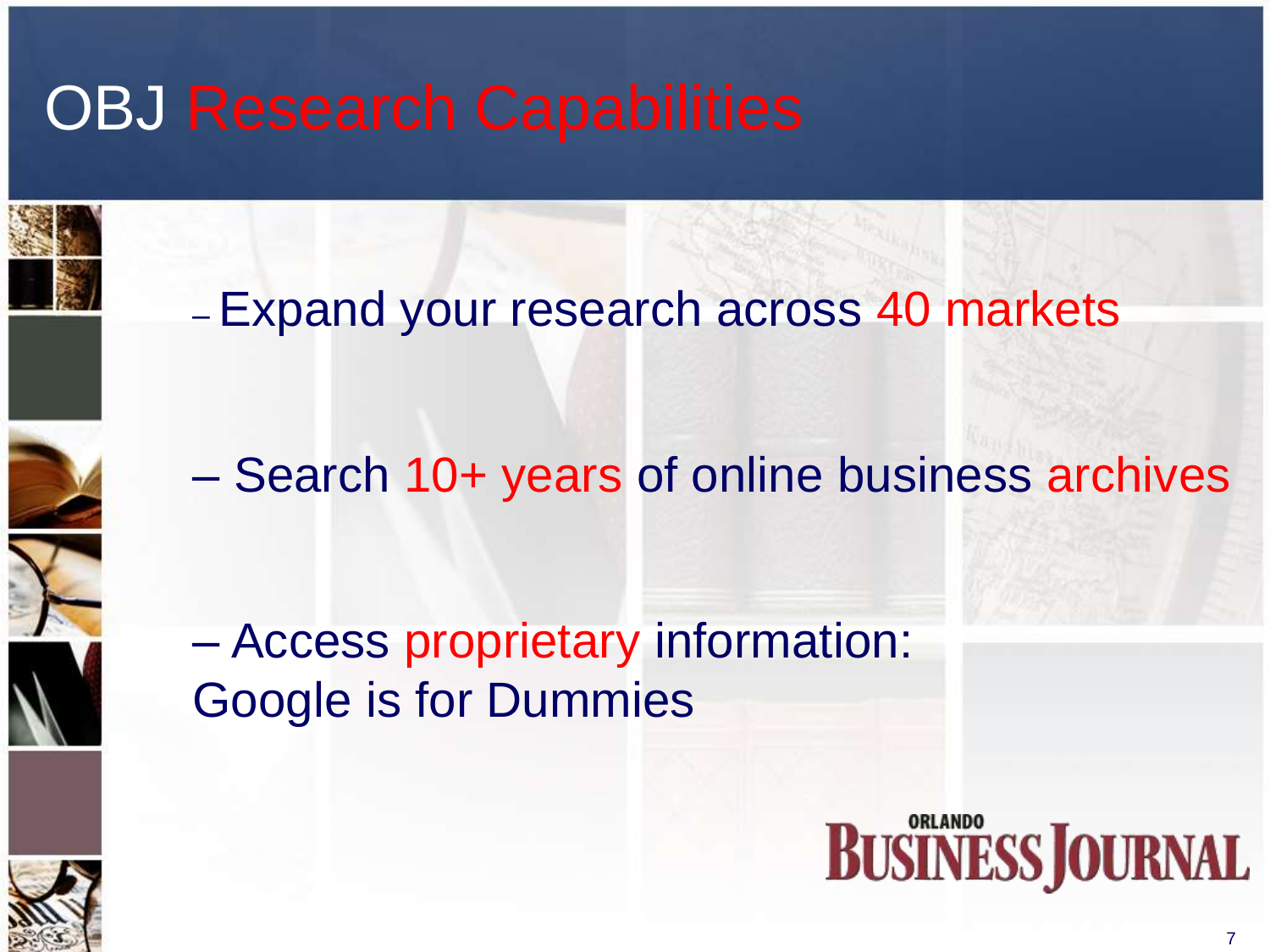### OBJ Career Planning



# **Follow Industries:**

### **Review**

**Weekly**

**Special** 

### **Reports**



**\*2010 Editorial Calendar**

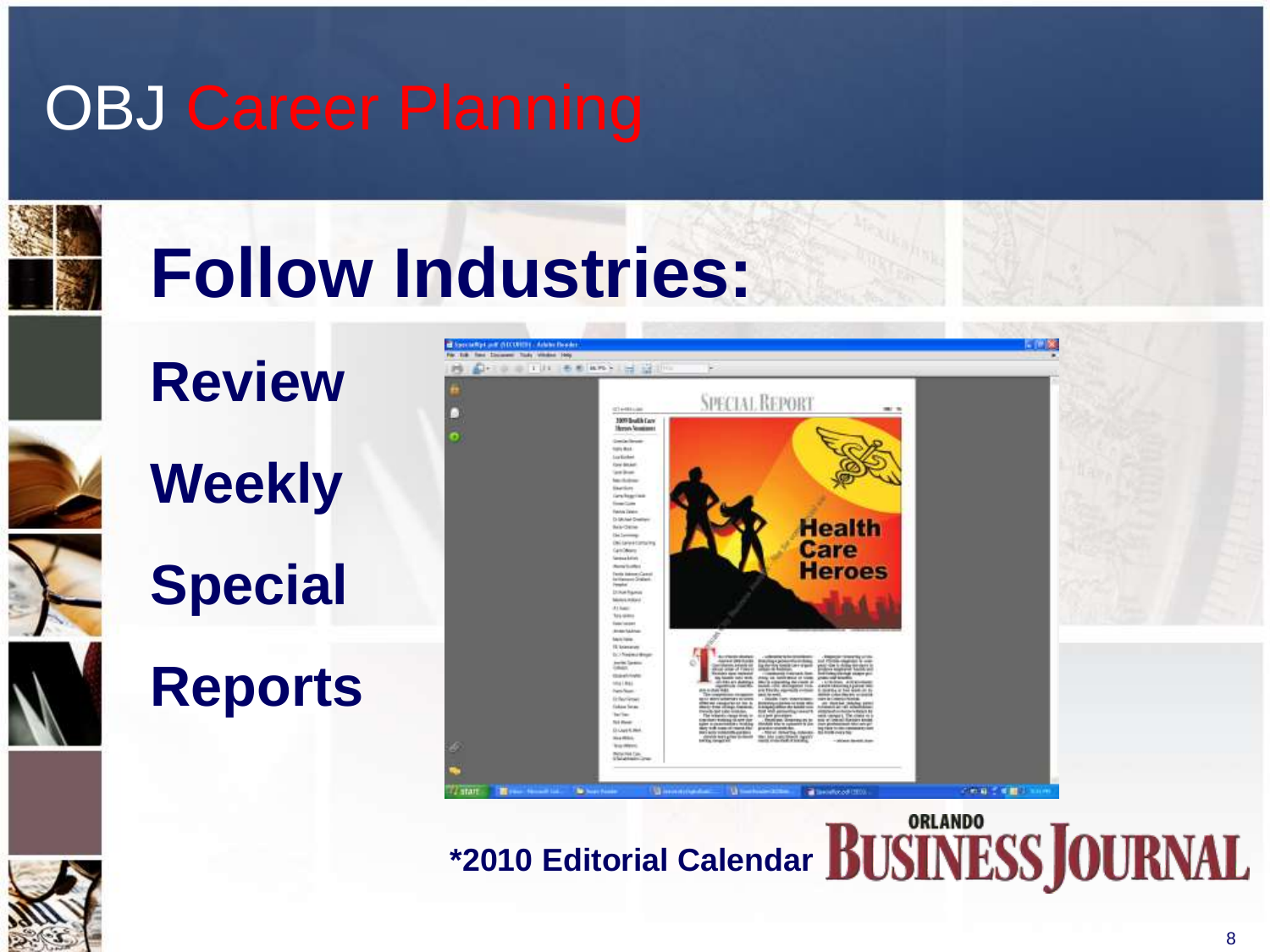### OBJ Career Planning/Job Searching





### •Learn who's the best: Each annual Book of Lists issue includes over 2000 business contacts and company profiles.

### • Top-25 Lists by Industry

- Including: Accounting Firms, Banks, Biomedical, Commercial Real Estate, Digital Media, Engineering Firms, Hospitals, Law Firms, Mortgage Lenders, Retail, etc.
- Also Includes:
	- Top-100 Privately-held Companies, Top-25 Family-Owned Businesses, Largest Orlando Employers, Top-25 Minority & Women-owned Businesses, etc.





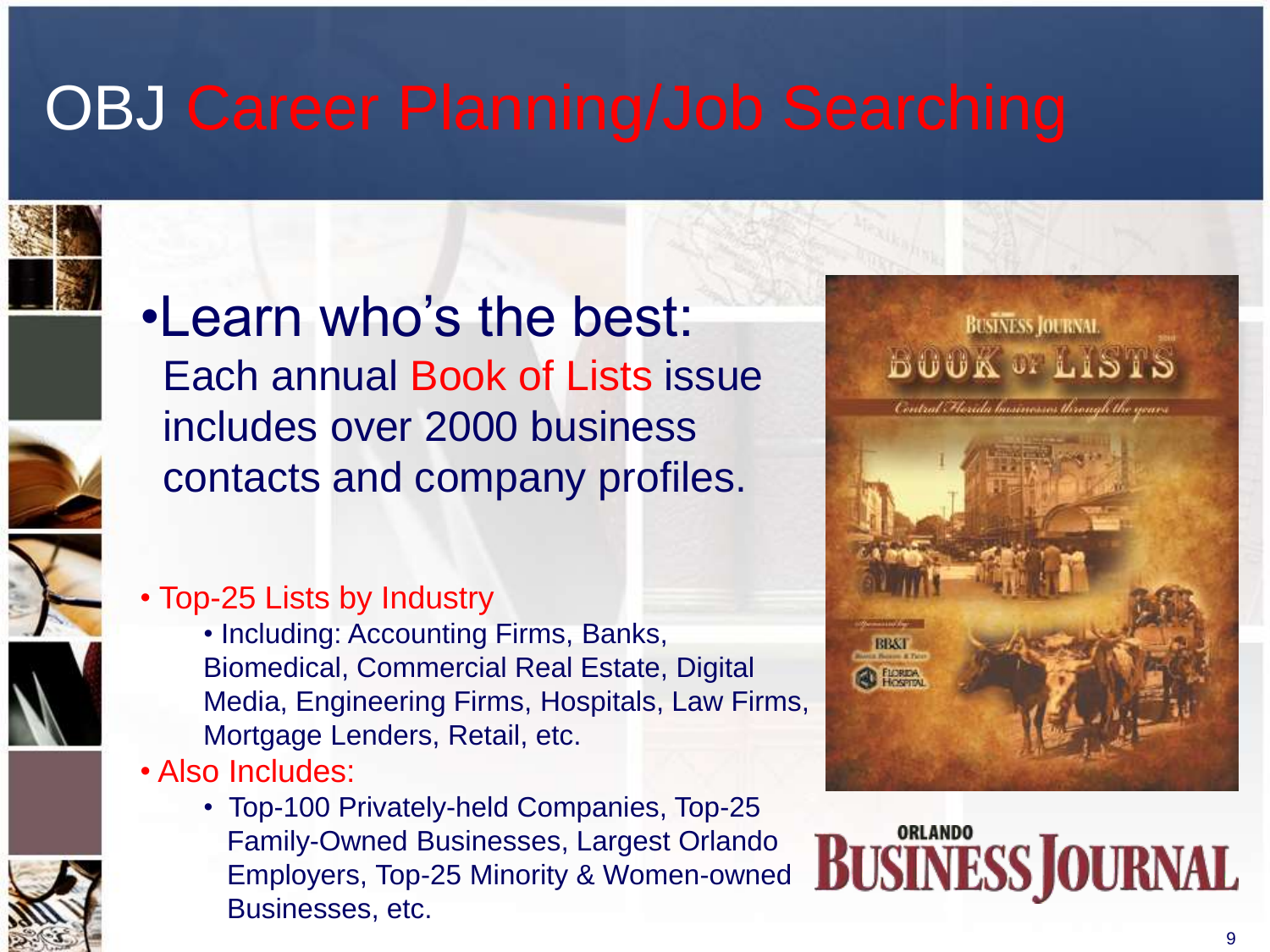### OBJ Career Planning





- Best Places To Work
- Outstanding Small Businesses
- Golden 100

### Meet the best of the best at the award ceremonies

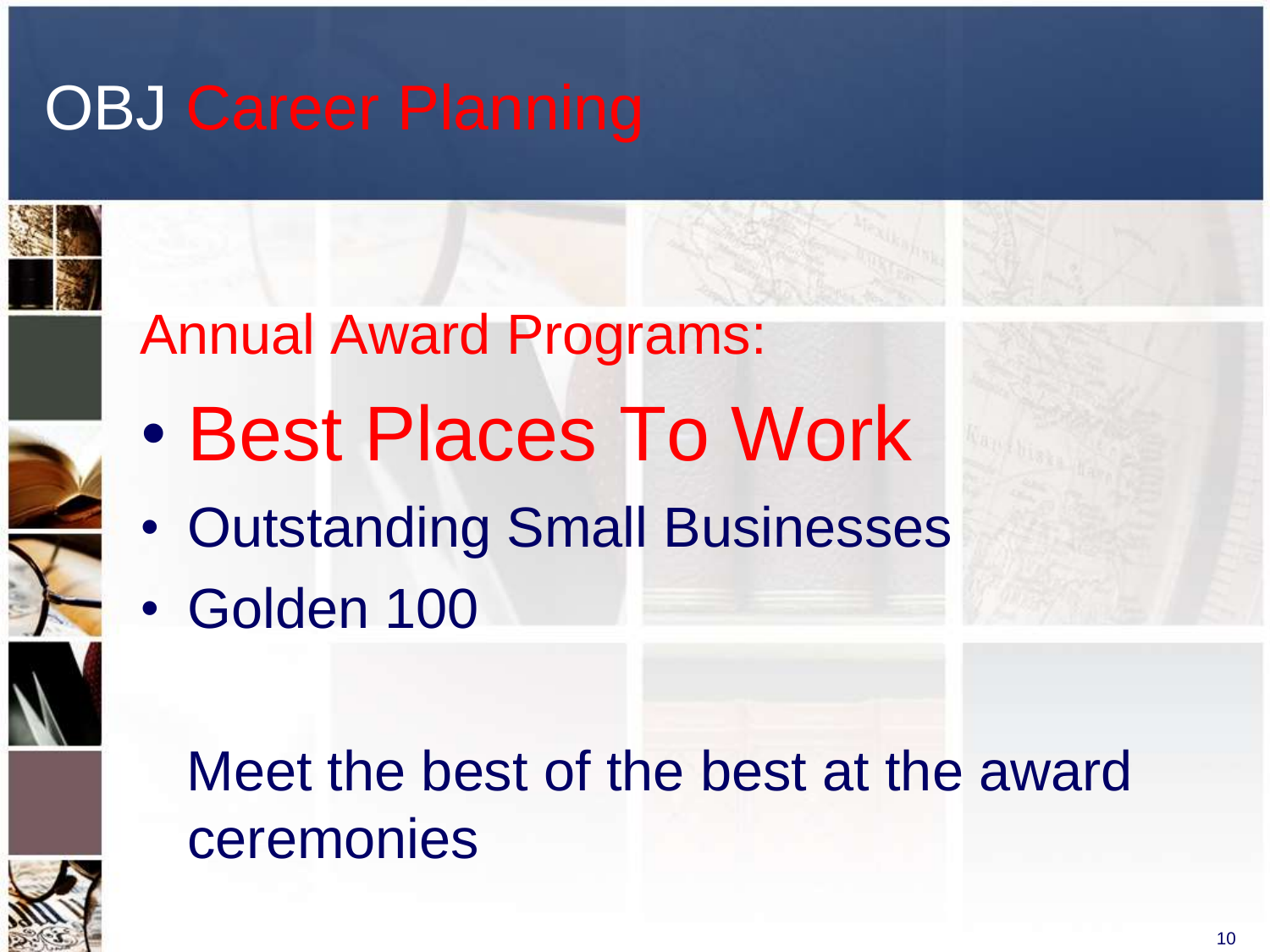### **OBJ Online Market Analysis**









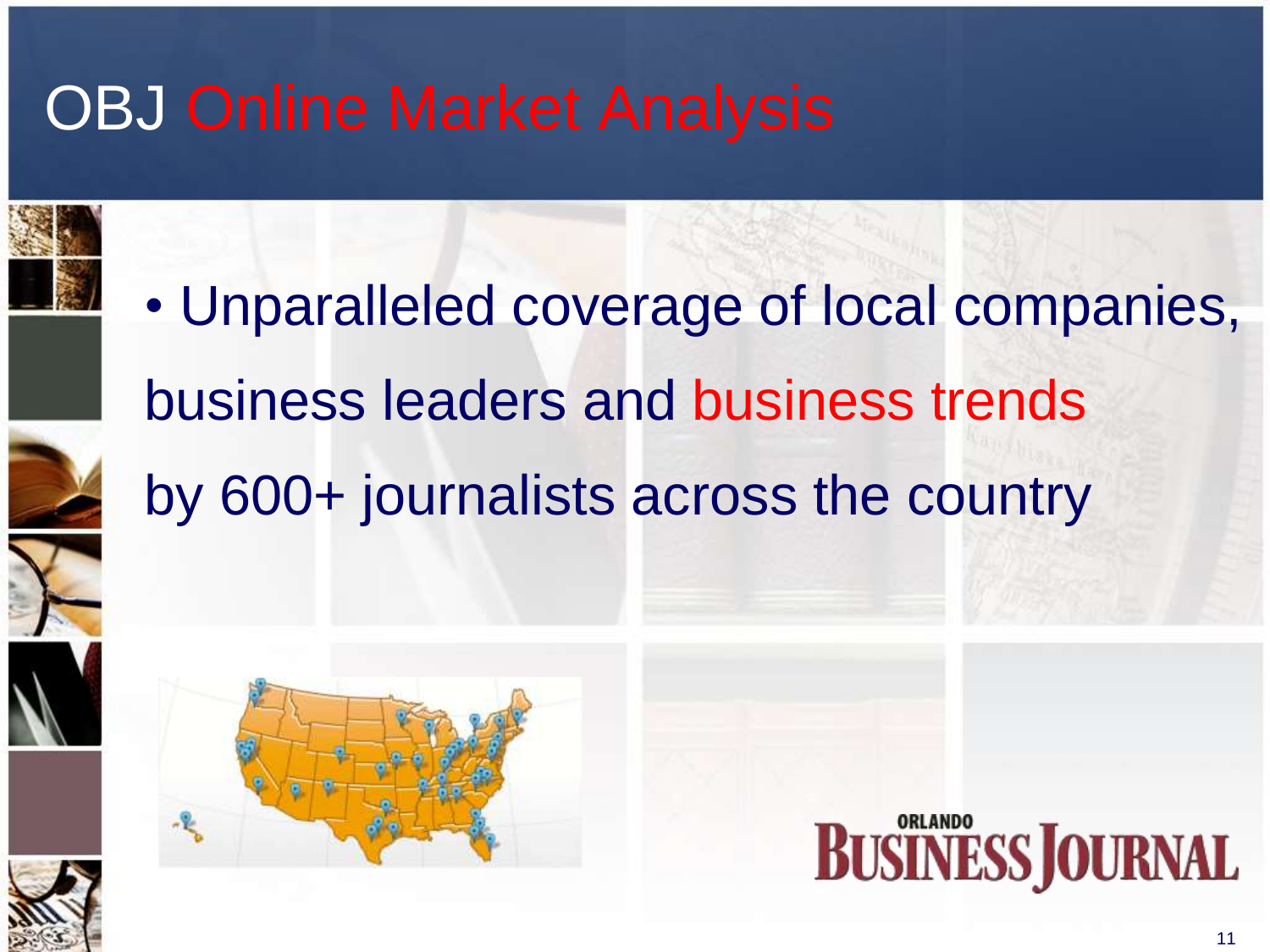### OBJ: News You Can Use



- Top Stories, Page 1
	- Identify who's growing and hiring
- Index Page (People and Companies), Page 2
	- Who the key players are
- Executive Profile, Page 7
	- Meet Mike, Networking
- The List, Page 10 – Special Report, Page 11
	- Minority Business Awards **12**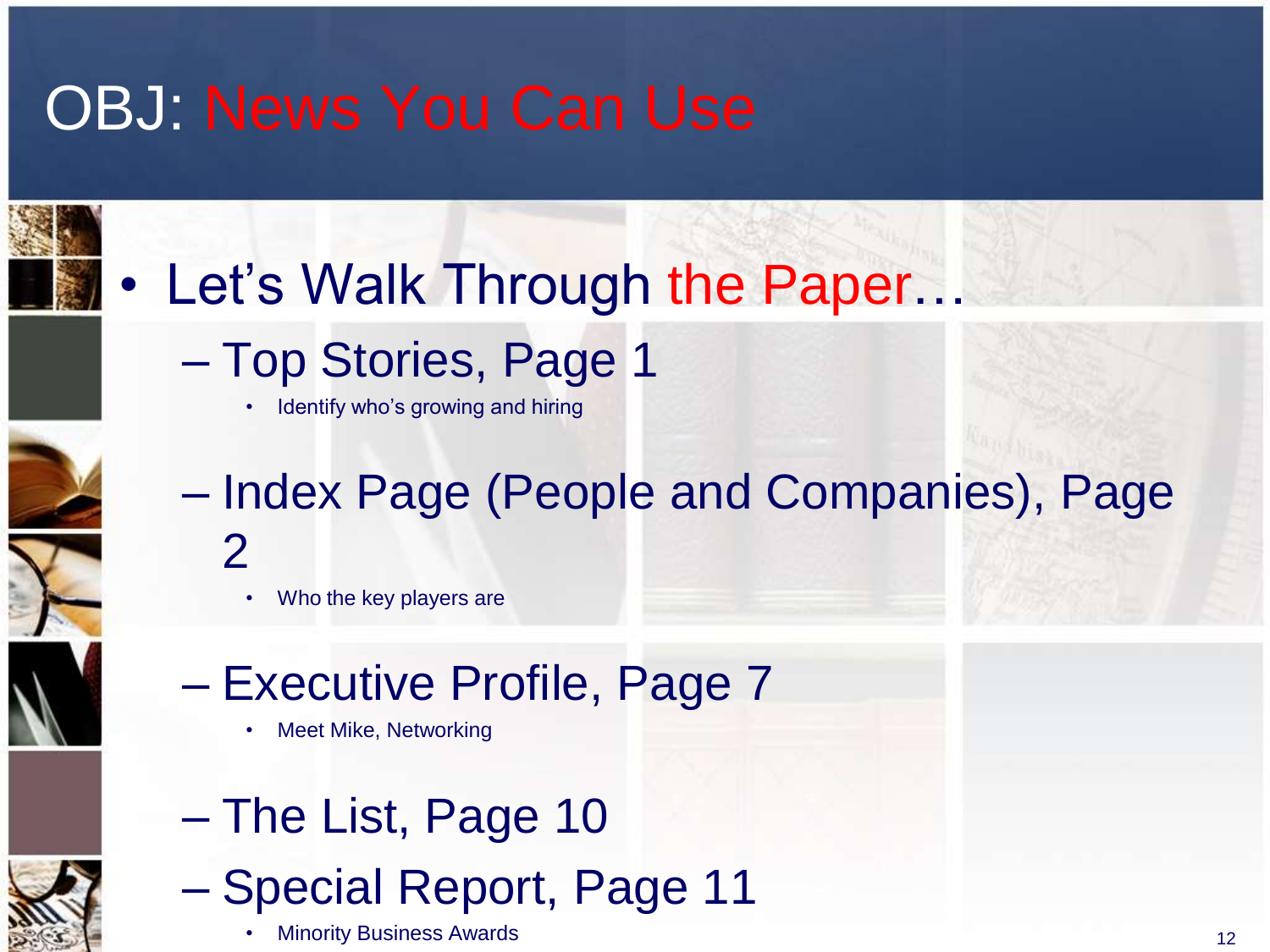### The UCF Digital Subscription



### **UCF's NEW Digital Subscription – 3 yr. program,** *exclusively for universities*

### *Subscriber-only Student Advantages:*

- Online access to daily breaking local business news, 40 weekly digital business journals, annual Book of Lists and Best Places To Work guides, and comprehensive 10+ year story archives
- Unparalleled coverage of local companies, business leaders and business trends by 600+ journalists across the country

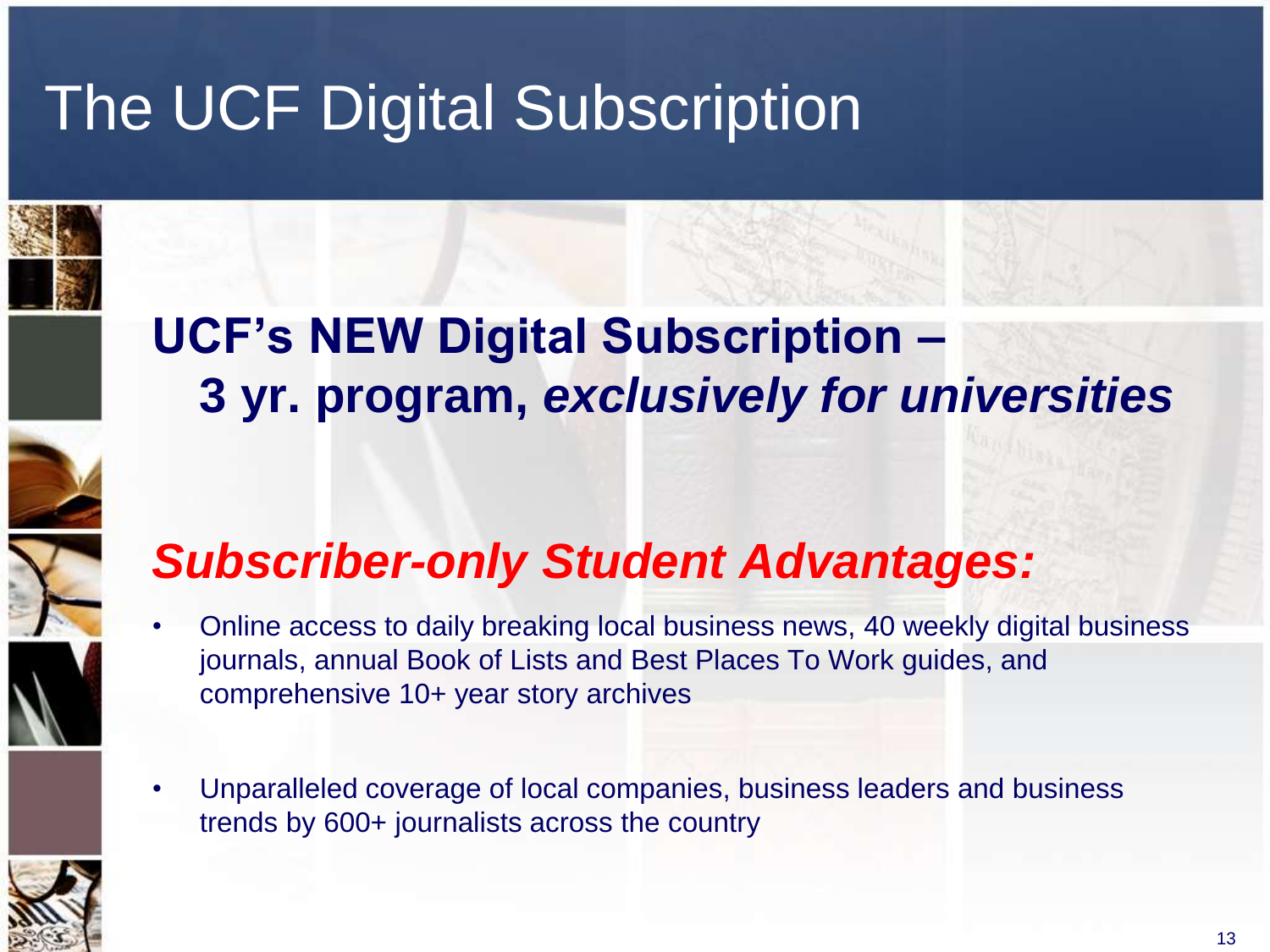







|  |  | Step One: Log into MY UCF/ Click on Academic Resources: |  |
|--|--|---------------------------------------------------------|--|

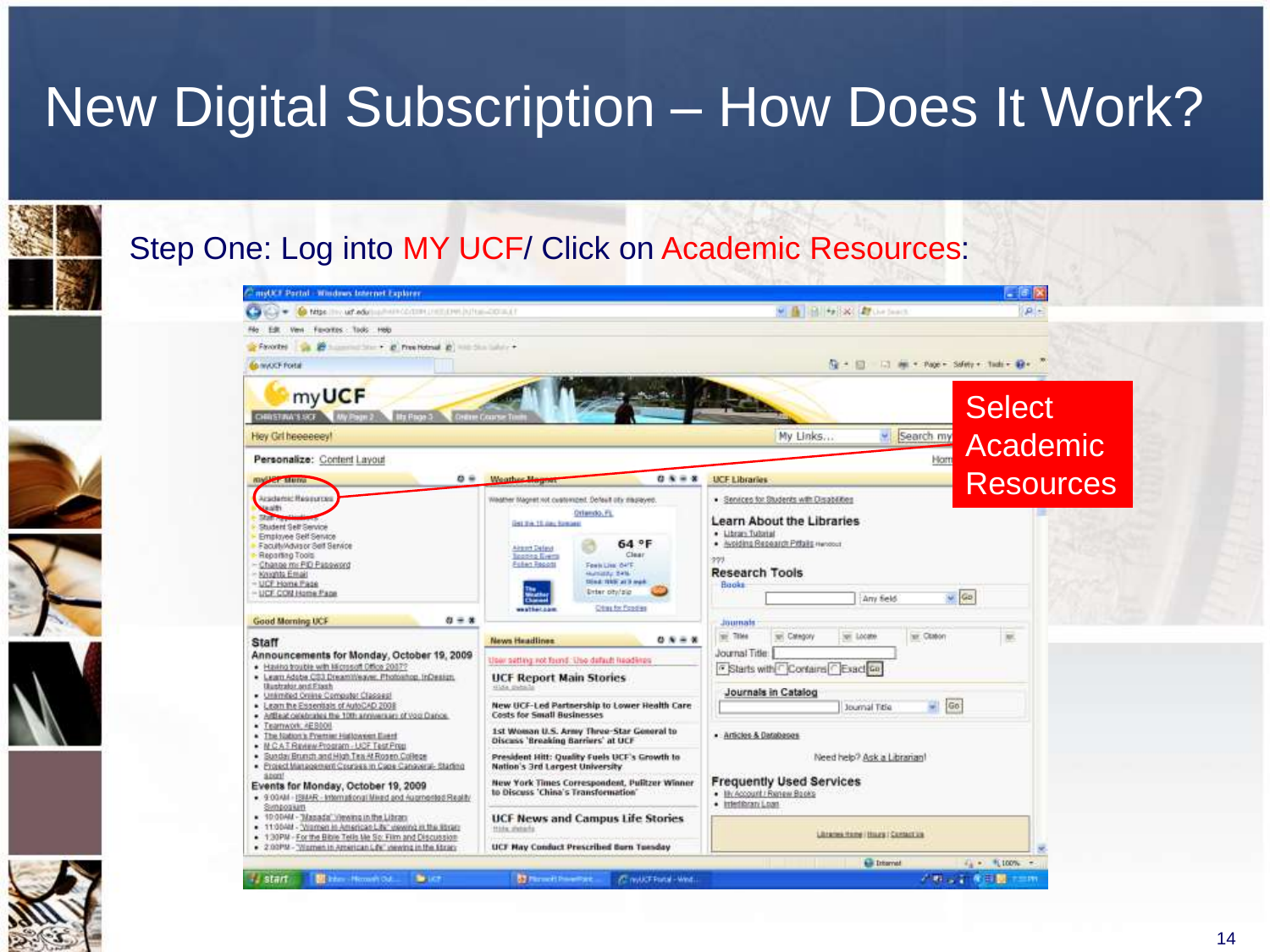Step Two: Click on Orlando Business Journal icon:









### 15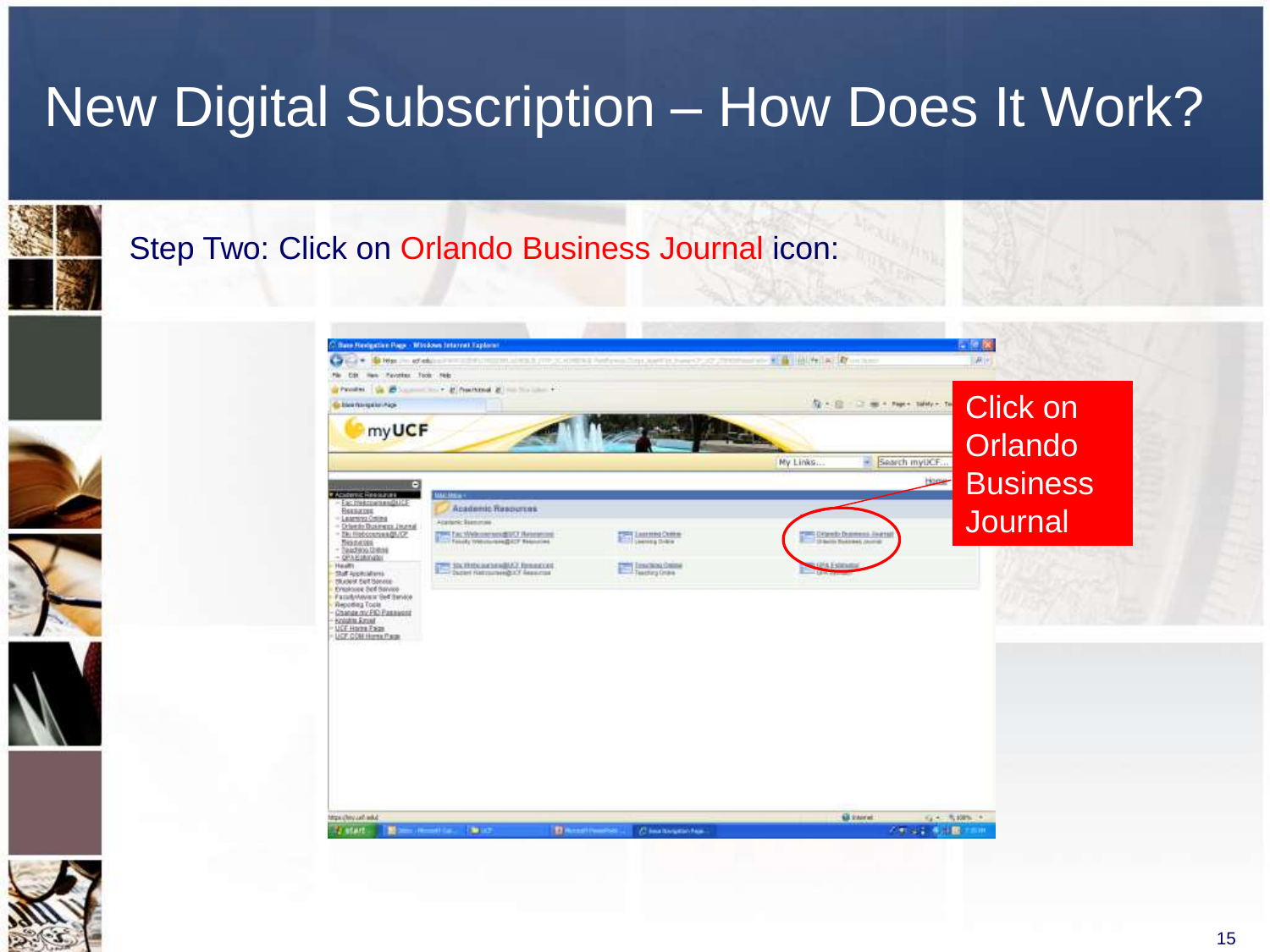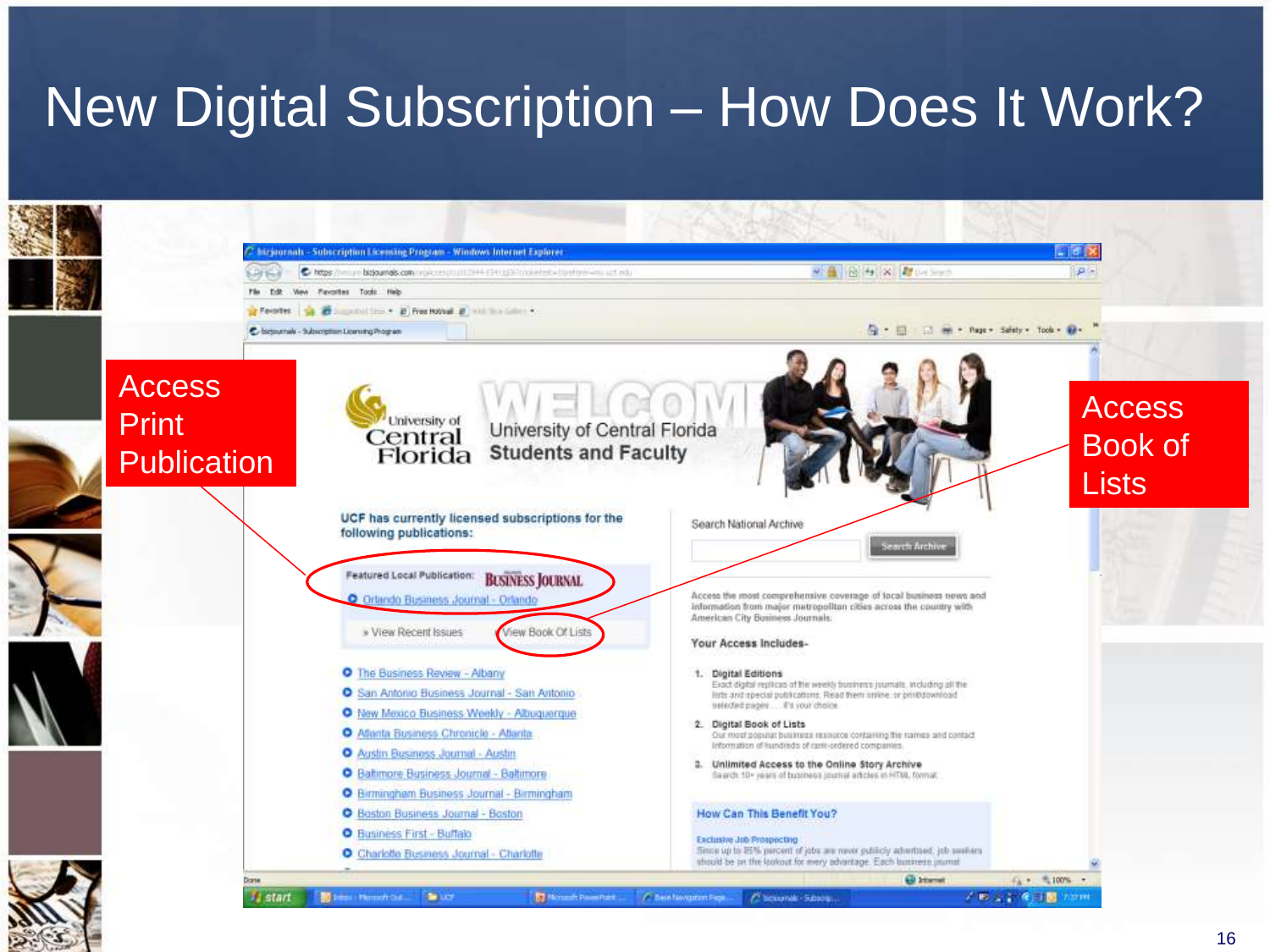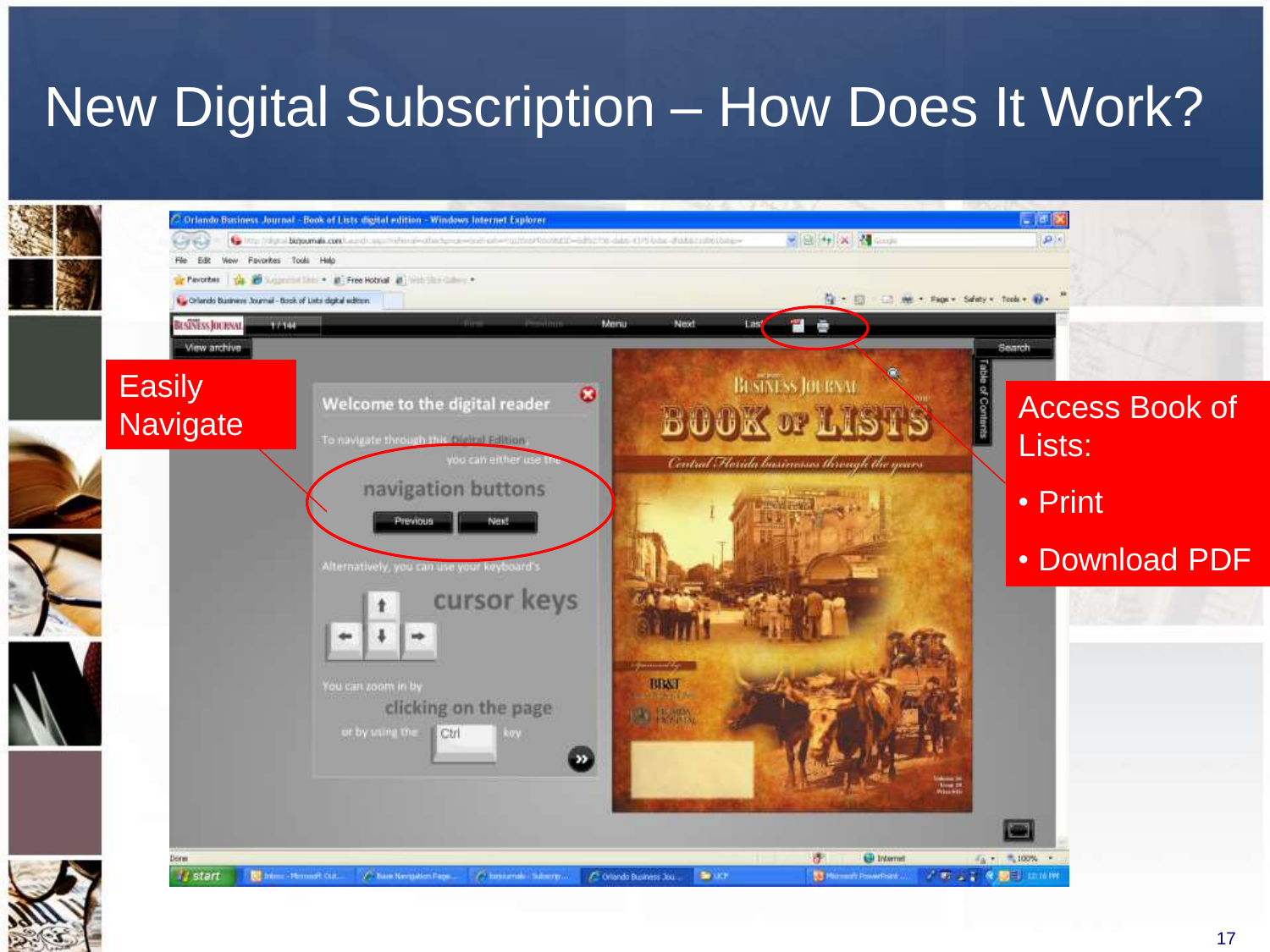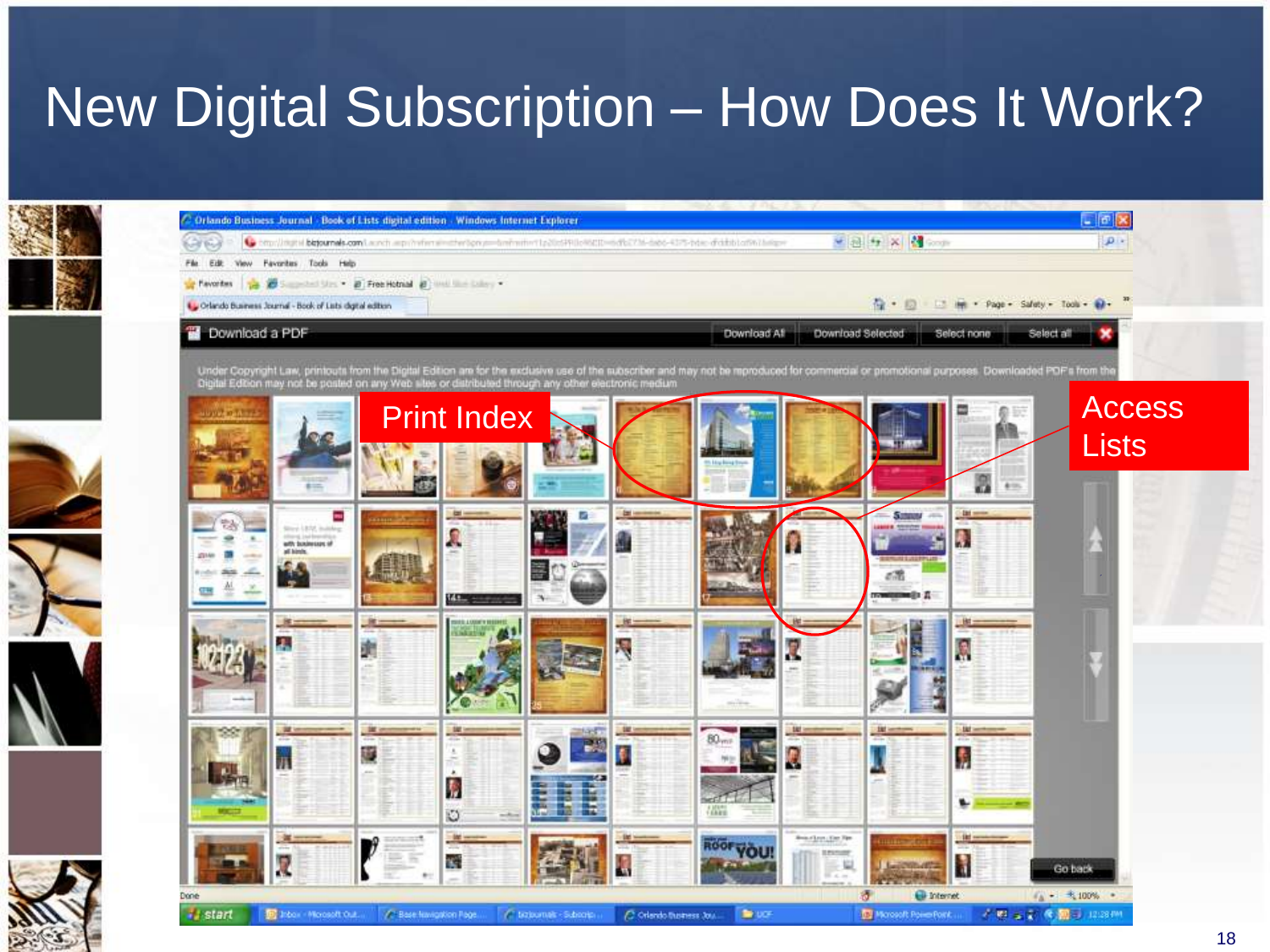

19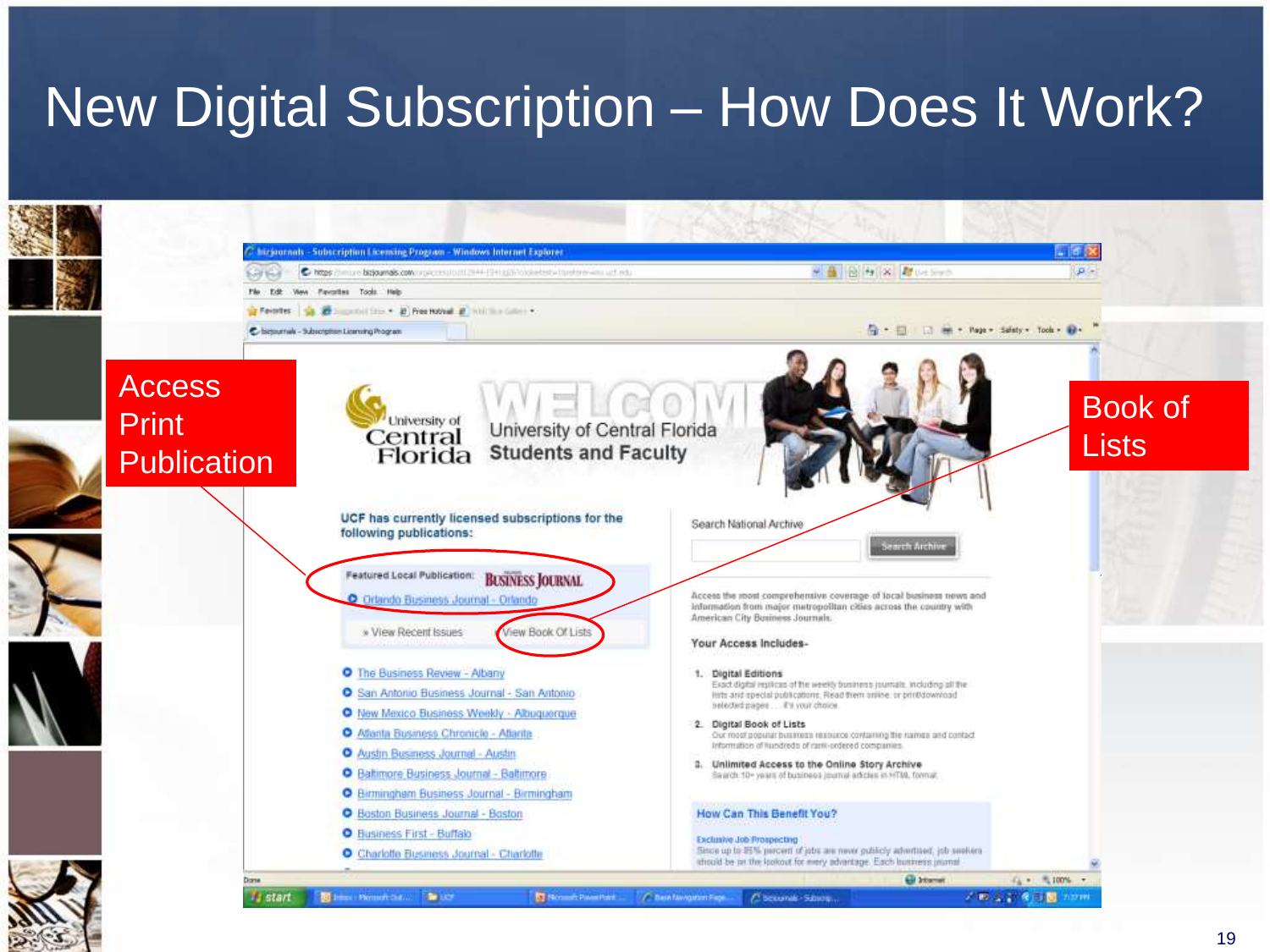

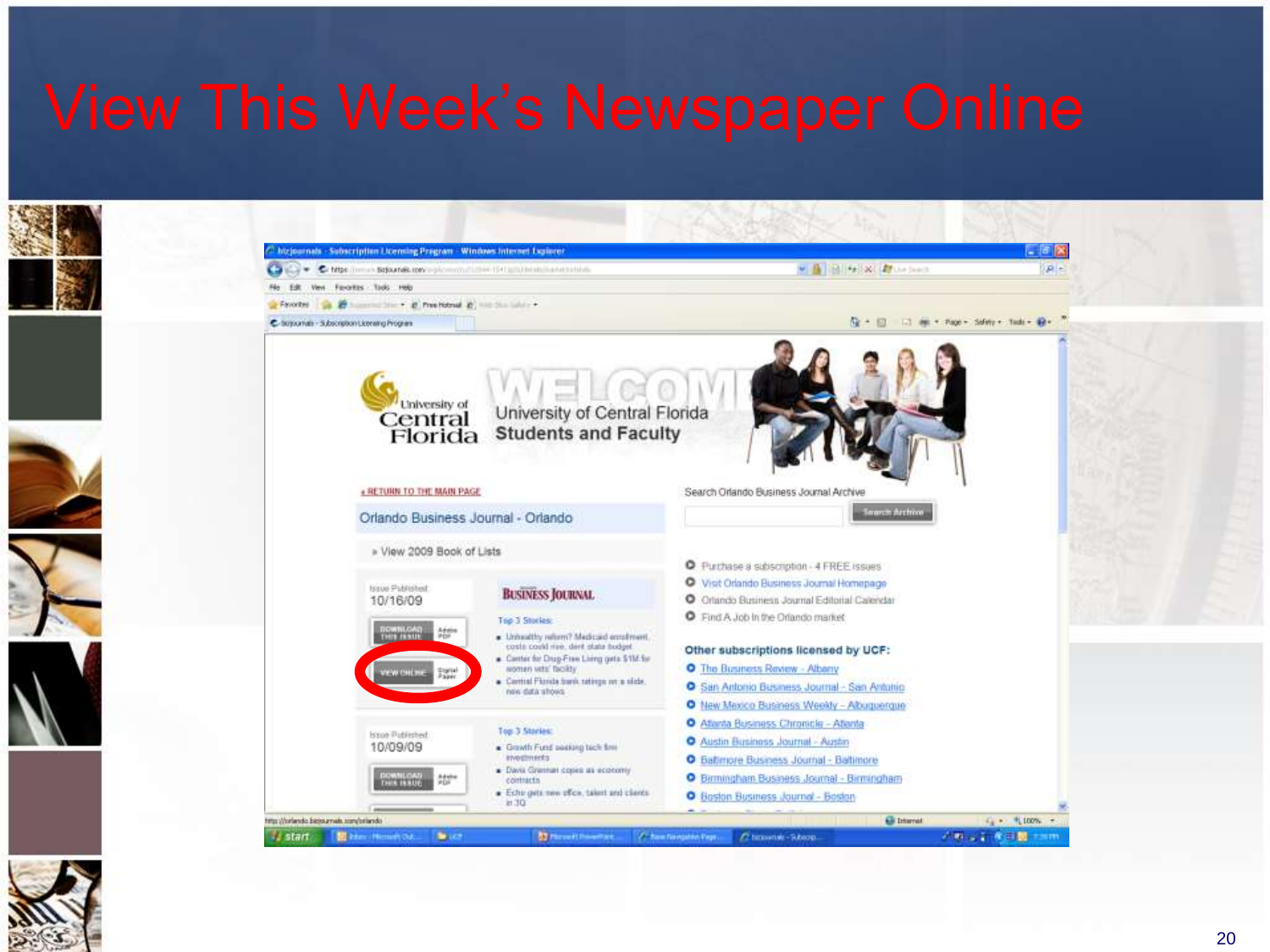### View Online

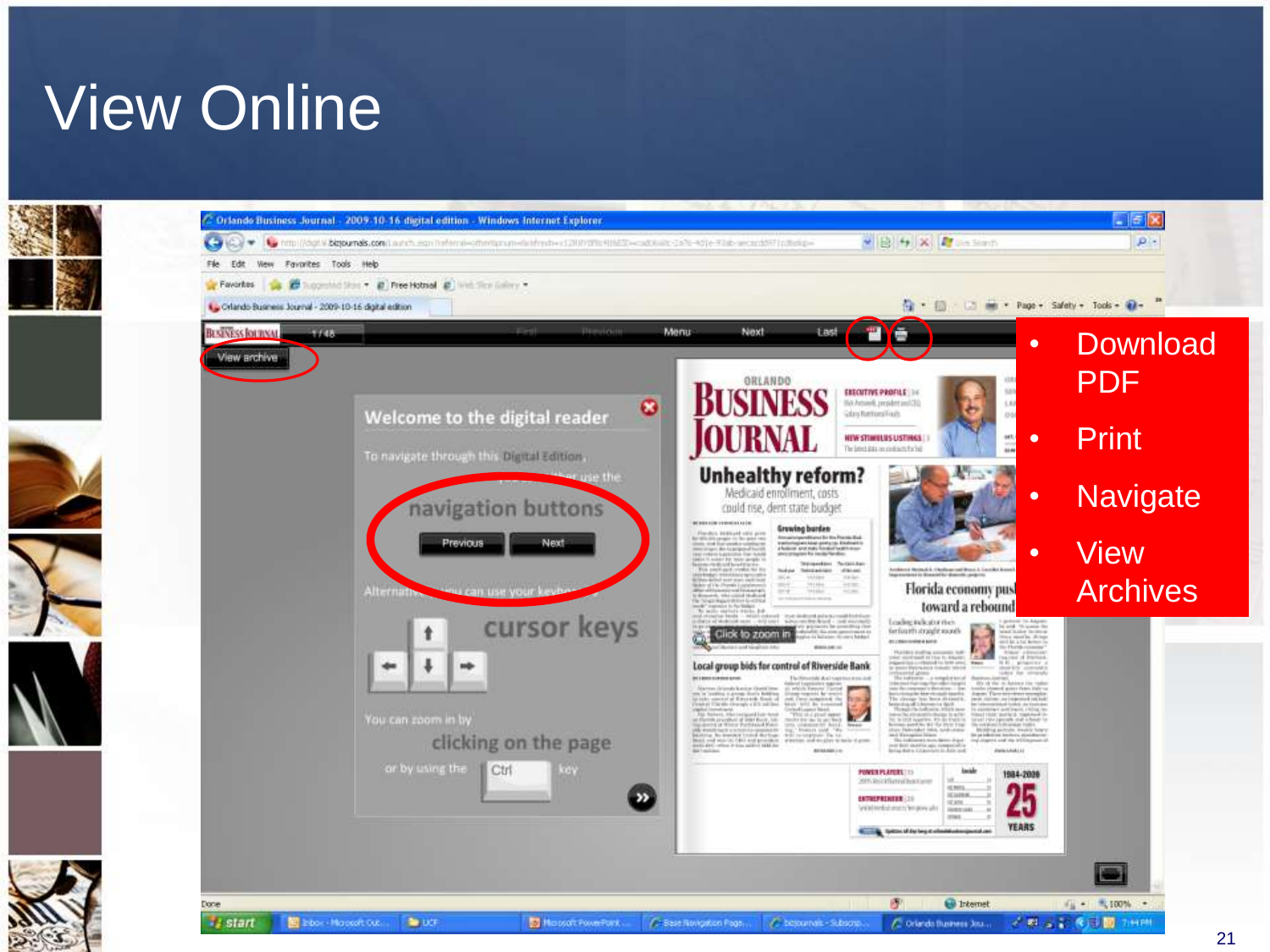### Download This Issue

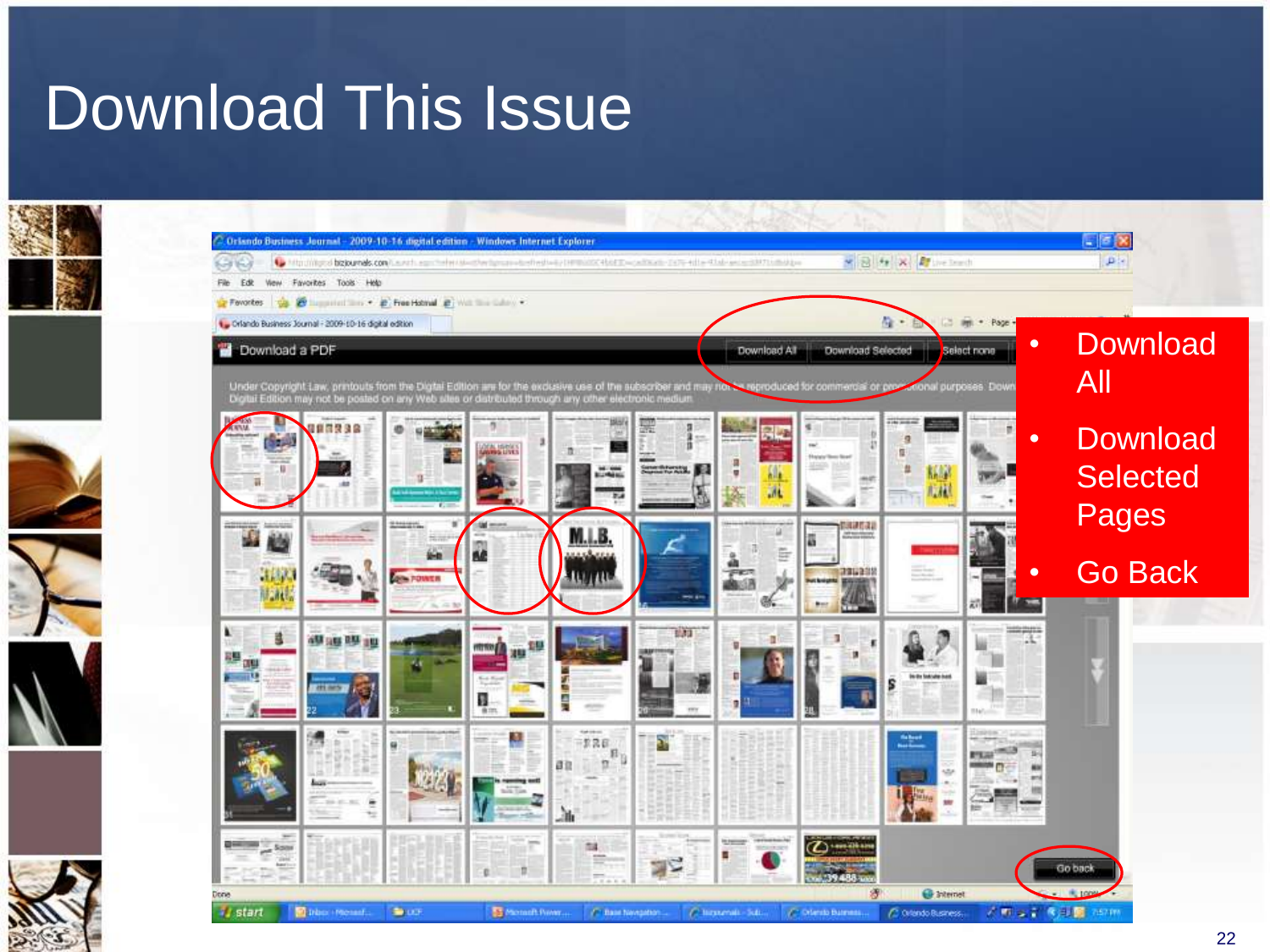### View Online

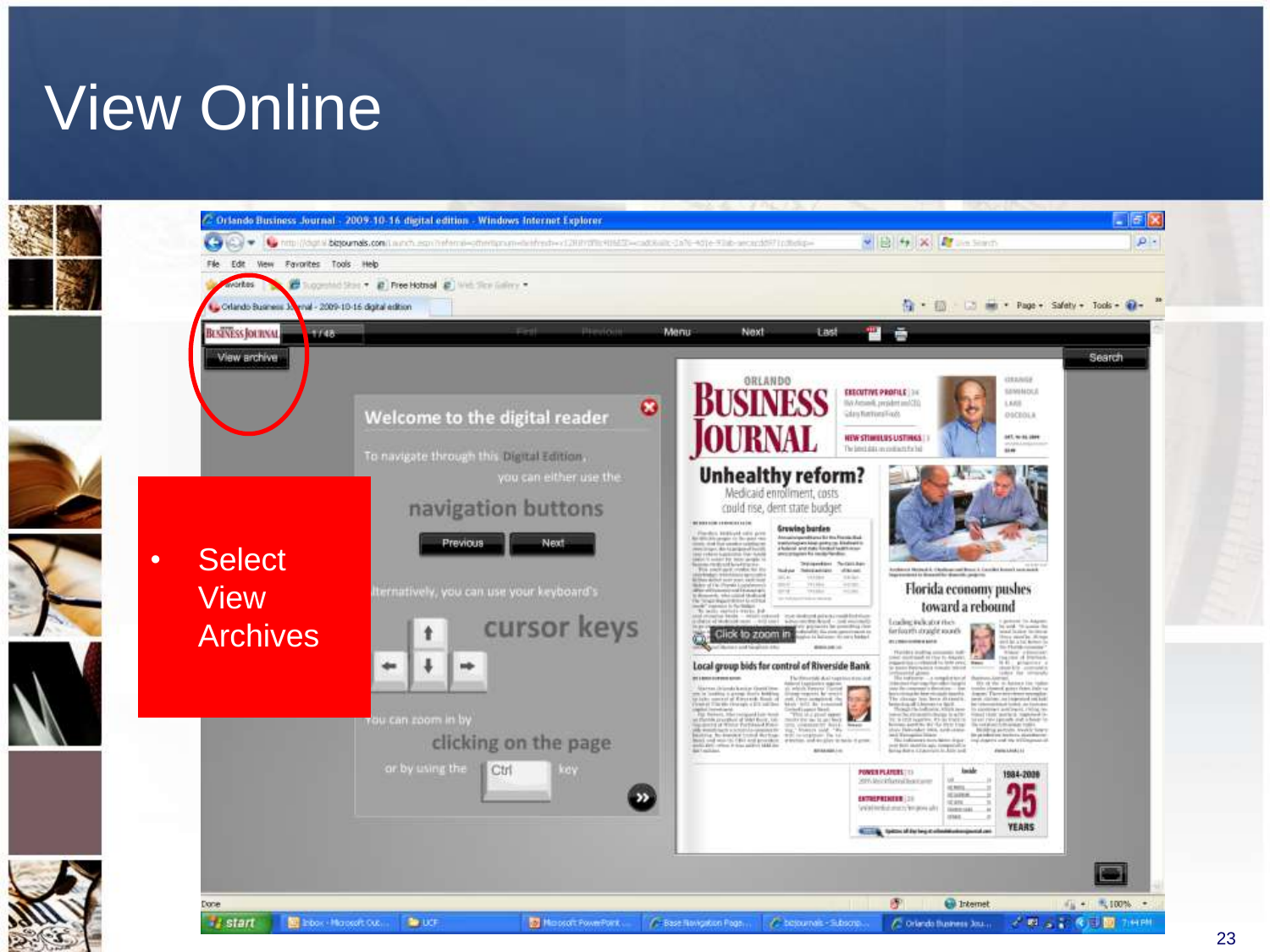### View Archives

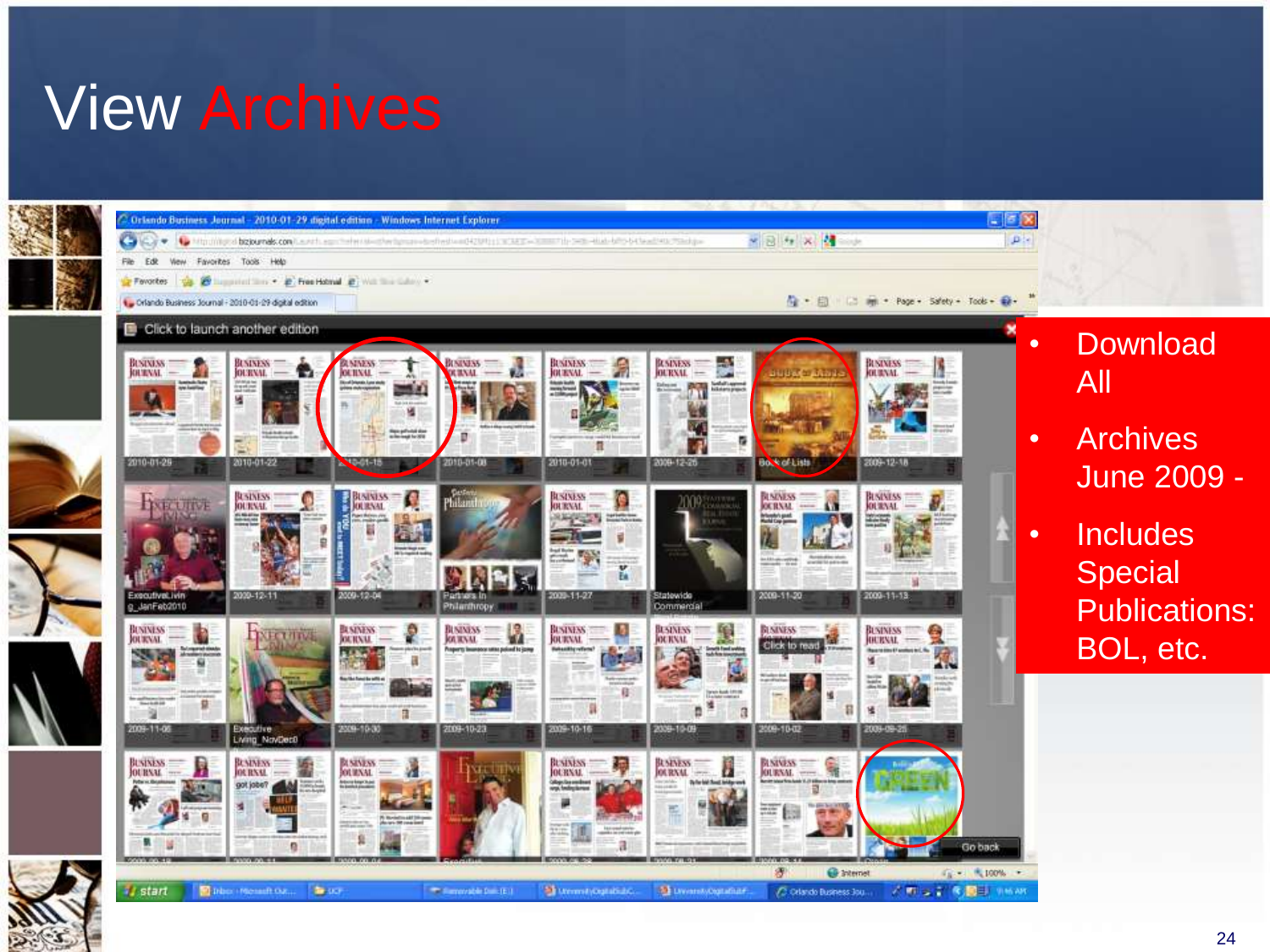### Search All 40 Markets

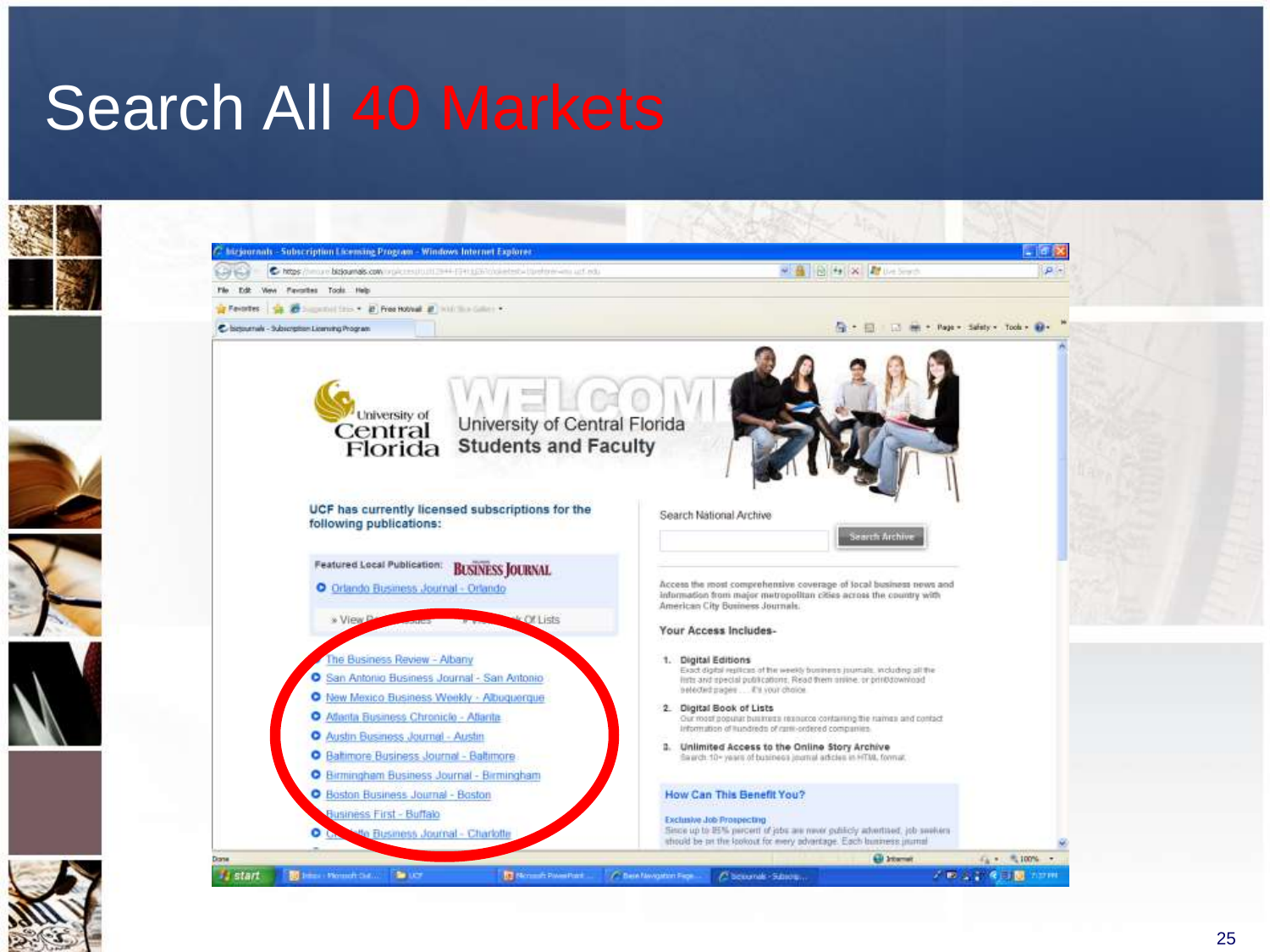### Research / Career Planning



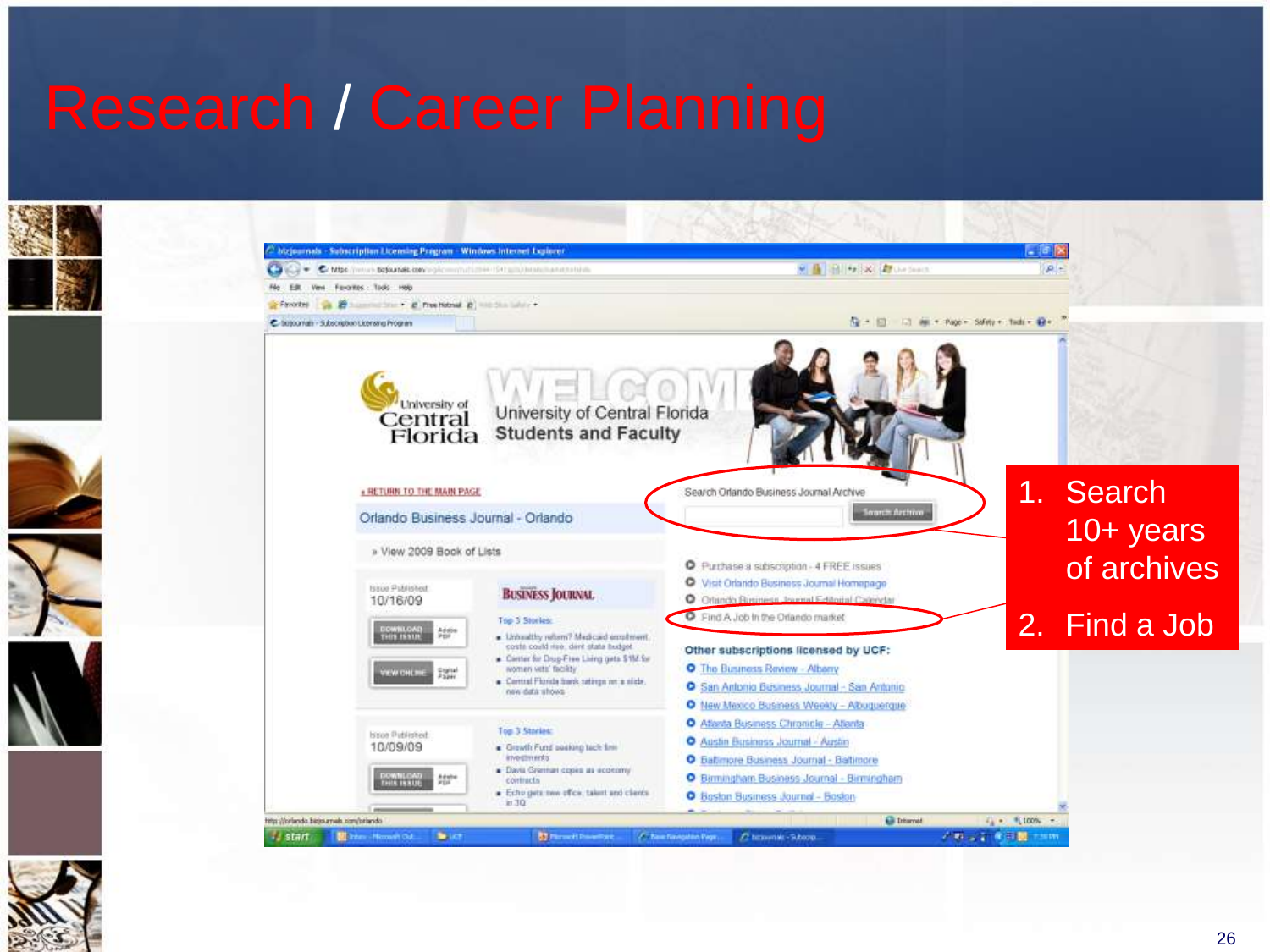### Job Hunting with *Orlando Business Journal*

G

No. Litt.









### **Click on Careers tab:**

C Orlando Online Jobs - View Orlands Daline & Internet Jobs - Windows Internet Explores



1. Click on Career tab

 $-18$ 

#100% -

 $|p|$ 

-14 X | IAN | INT

- 1. Sort By City
- 2. Choose From 27 Different Job **Categories**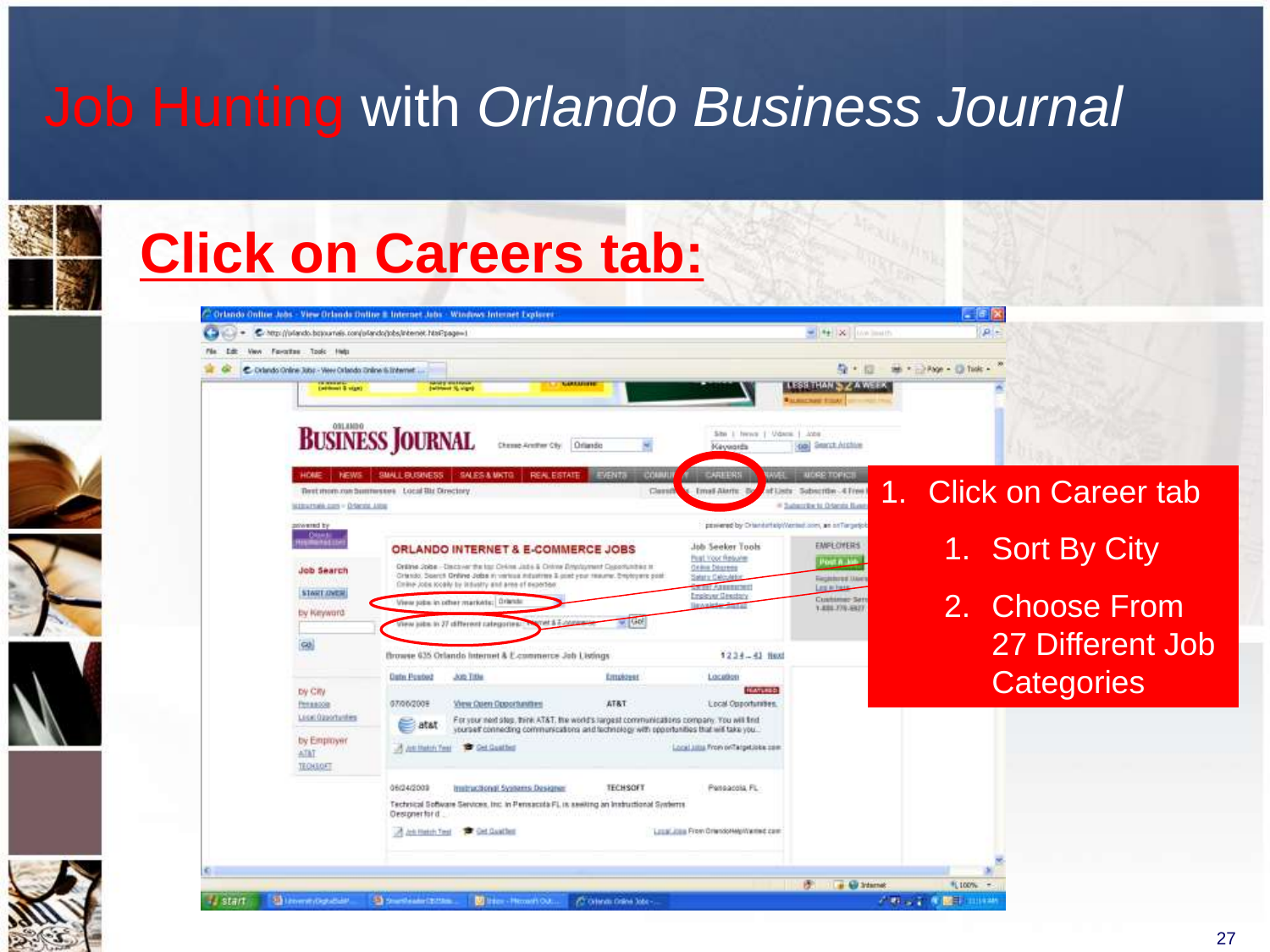### Digital Subscription Features

- 
- **Quick Access** No special usernames or passwords; Single sign-on for all faculty and students via your current web portal to all 40 business journals
- **Easy To Use** Navigate through each paper quickly with a mouse or keyboard, zoom in and out of your favorite stories
	- **Print What You Need** Print hi-resolution pages directly from the Digital Edition
- **Save for Later** Download full issues or individual pages as PDF files from any digital publication
- **Speed** No USPS deliverability delays new issues available every Friday morning on-time, every time



• **Eco-friendly** – No paper = No waste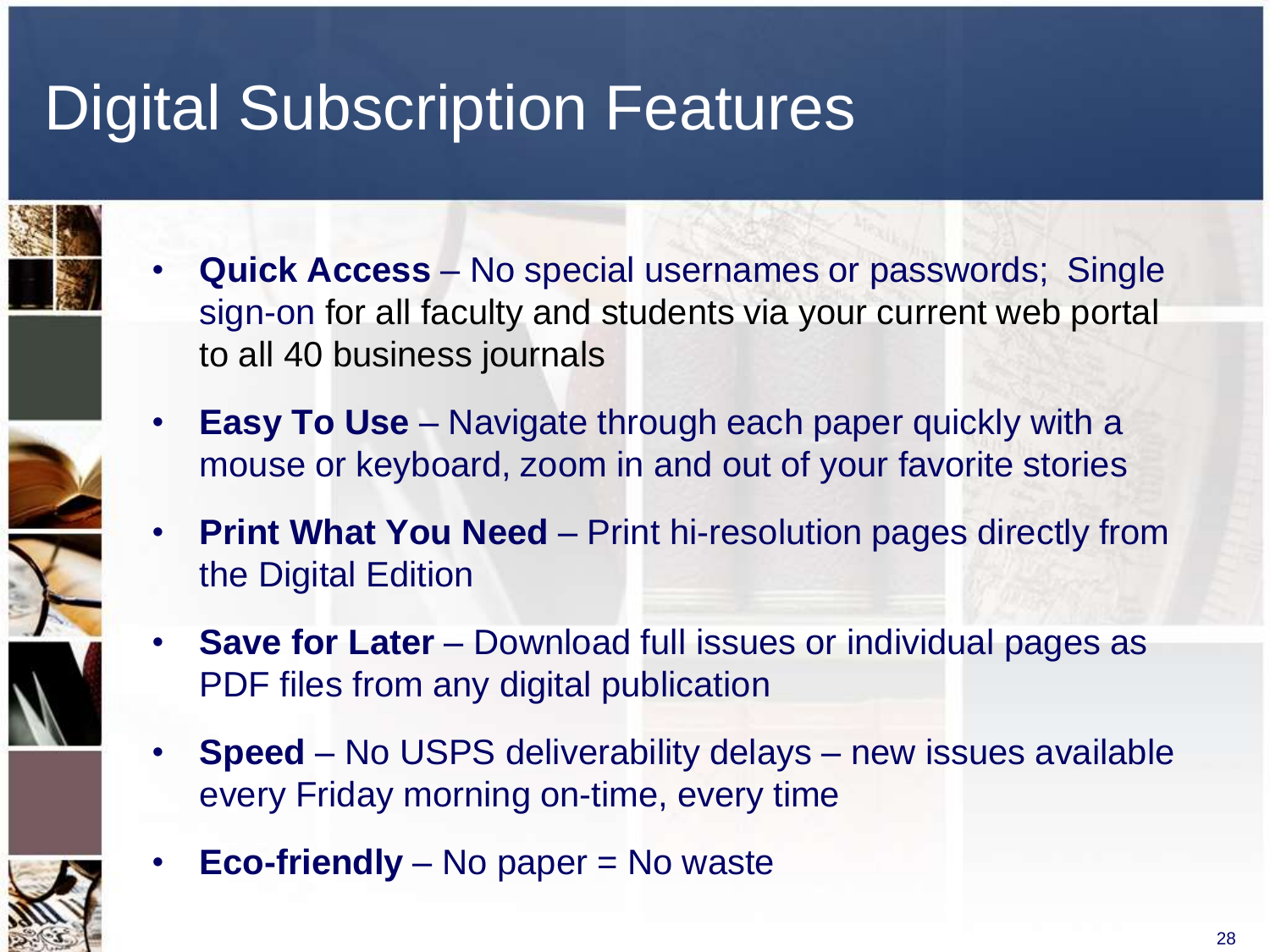### FREE Daily Email Updates



- Different news content than paper
- Include job posting and featured events
- Arrives at 3 p.m. each week day







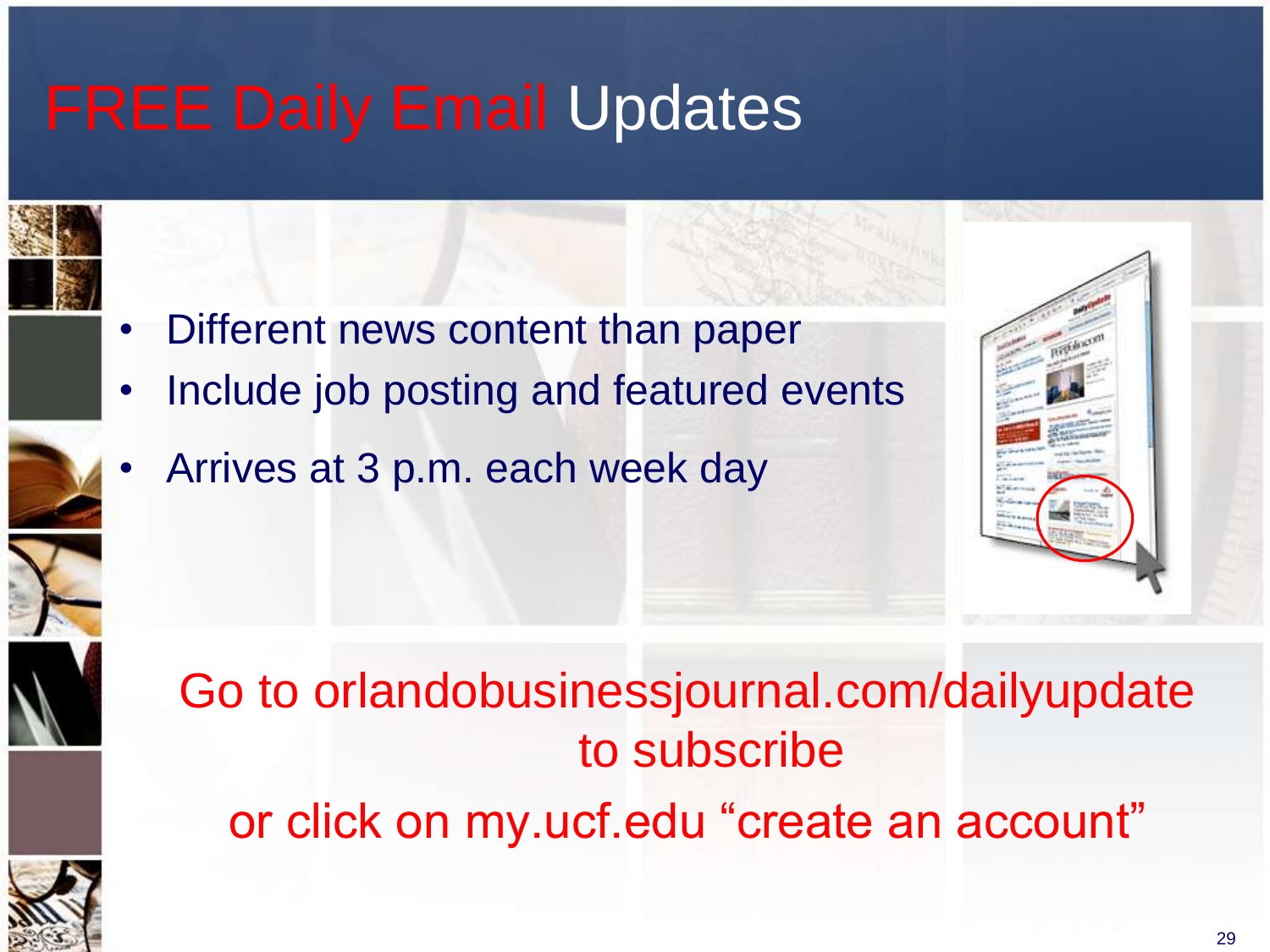### More Tools: Special Publications

Partners In Philanthropy







**GREEN** 

• Executive Living





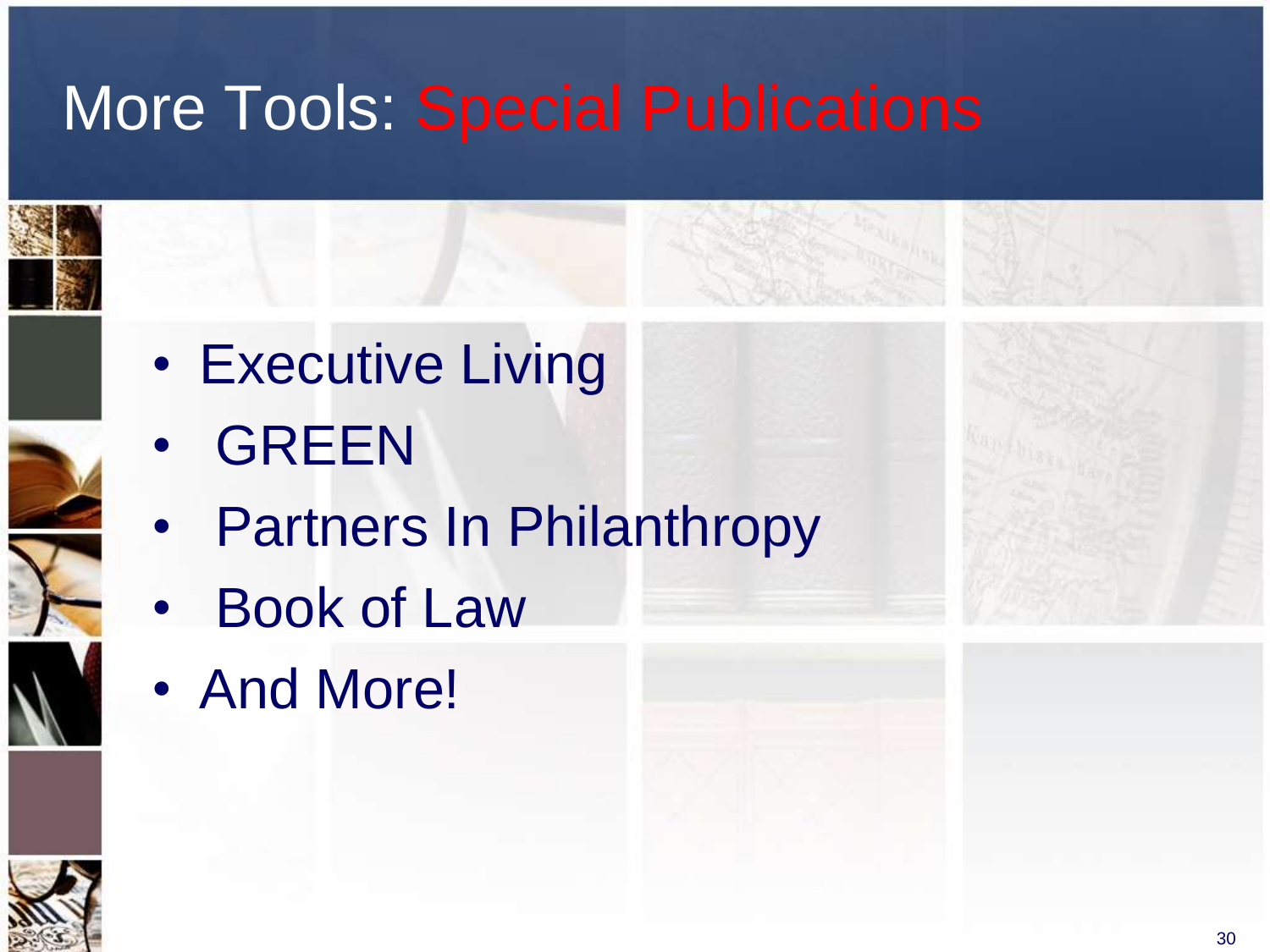### Any Questions?

# • Q & A • Cheat Sheet